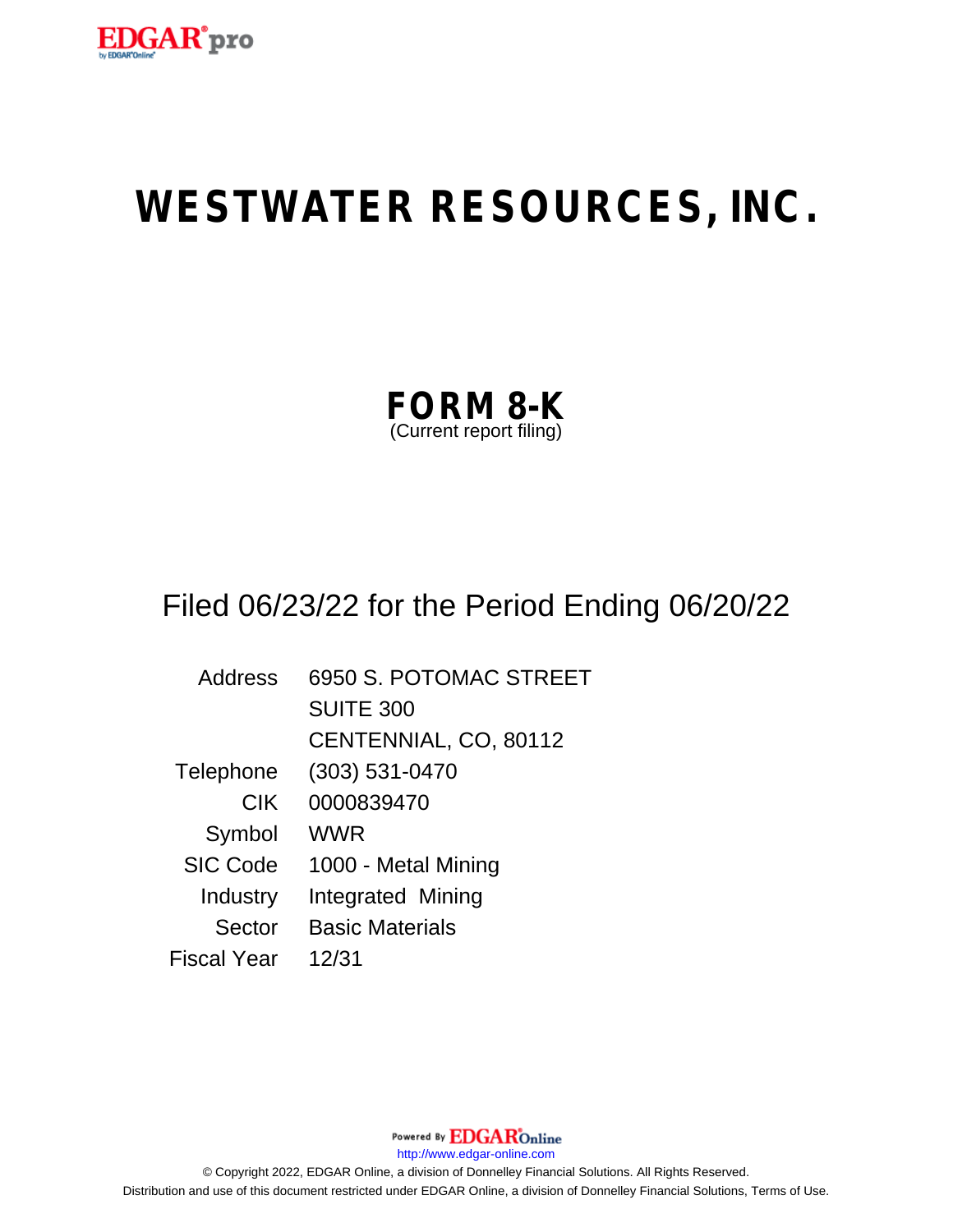### **UNITED STATES SECURITIES AND EXCHANGE COMMISSION**

WASHINGTON, D.C. 20549

#### **FORM 8-K**

#### **CURRENT REPORT PURSUANT TO SECTION 13 OR 15(d) OF THE SECURITIES EXCHANGE ACT OF 1934**

Date of Report (Date of earliest event reported): June 20, 2022

### **WESTWATER RESOURCES, INC.**

(Exact Name of Registrant as Specified in Charter)

| <b>Delaware</b>                                                                                                                                                                                                     | 001-33404                                                          | 75-2212772          |  |
|---------------------------------------------------------------------------------------------------------------------------------------------------------------------------------------------------------------------|--------------------------------------------------------------------|---------------------|--|
| (State or Other Jurisdiction)                                                                                                                                                                                       | (Commission File Number)                                           | (IRS Employer)      |  |
| of Incorporation)                                                                                                                                                                                                   |                                                                    | Identification No.) |  |
| 6950 S. Potomac Street, Suite 300<br>Centennial, Colorado                                                                                                                                                           |                                                                    | 80112               |  |
| (Address of Principal Executive Offices)                                                                                                                                                                            |                                                                    | (Zip Code)          |  |
|                                                                                                                                                                                                                     | Registrant's telephone number, including area code: (303) 531-0516 |                     |  |
|                                                                                                                                                                                                                     | (Former Name or Former Address, if Changed Since Last Report)      |                     |  |
| Check the appropriate box below if the Form 8-K filing is intended to simultaneously satisfy the filing obligation of the registrant under any of the following<br>provisions (see General Instruction A.2. below): |                                                                    |                     |  |

 $\Box$  Written communications pursuant to Rule 425 under the Securities Act (17 CFR 230.425)

 $\square$  Soliciting material pursuant to Rule 14a-12 under the Exchange Act (17 CFR 240.14a-12)

 $\Box$  Pre-commencement communications pursuant to Rule 14d-2(b) under the Exchange Act (17 CFR 240.14d-2(b))

 $\Box$  Pre-commencement communications pursuant to Rule 13e-4(c) under the Exchange Act (17 CFR 240.13e-4(c))

Securities registered pursuant to Section 12(b) of the Act:

|                                 |                          | Name of Each Exchange |
|---------------------------------|--------------------------|-----------------------|
| <b>Title of Each Class</b>      | <b>Trading Symbol(s)</b> | on Which Registered   |
| Common Stock. \$0.001 par value | WWR                      | NYSE American         |

Indicate by check mark whether the registrant is an emerging growth company as defined in Rule 405 of the Securities Act of 1933 (§230.405 of this chapter) or Rule 12b-2 of the Securities Exchange Act of 1934 (§240.12b-2 of this chapter).

Emerging growth company  $\Box$ 

If an emerging growth company, indicate by check mark if the registrant has elected not to use the extended transition period for complying with any new or revised financial accounting standards provided pursuant to Section 13(a) of the Exchange Act.  $\Box$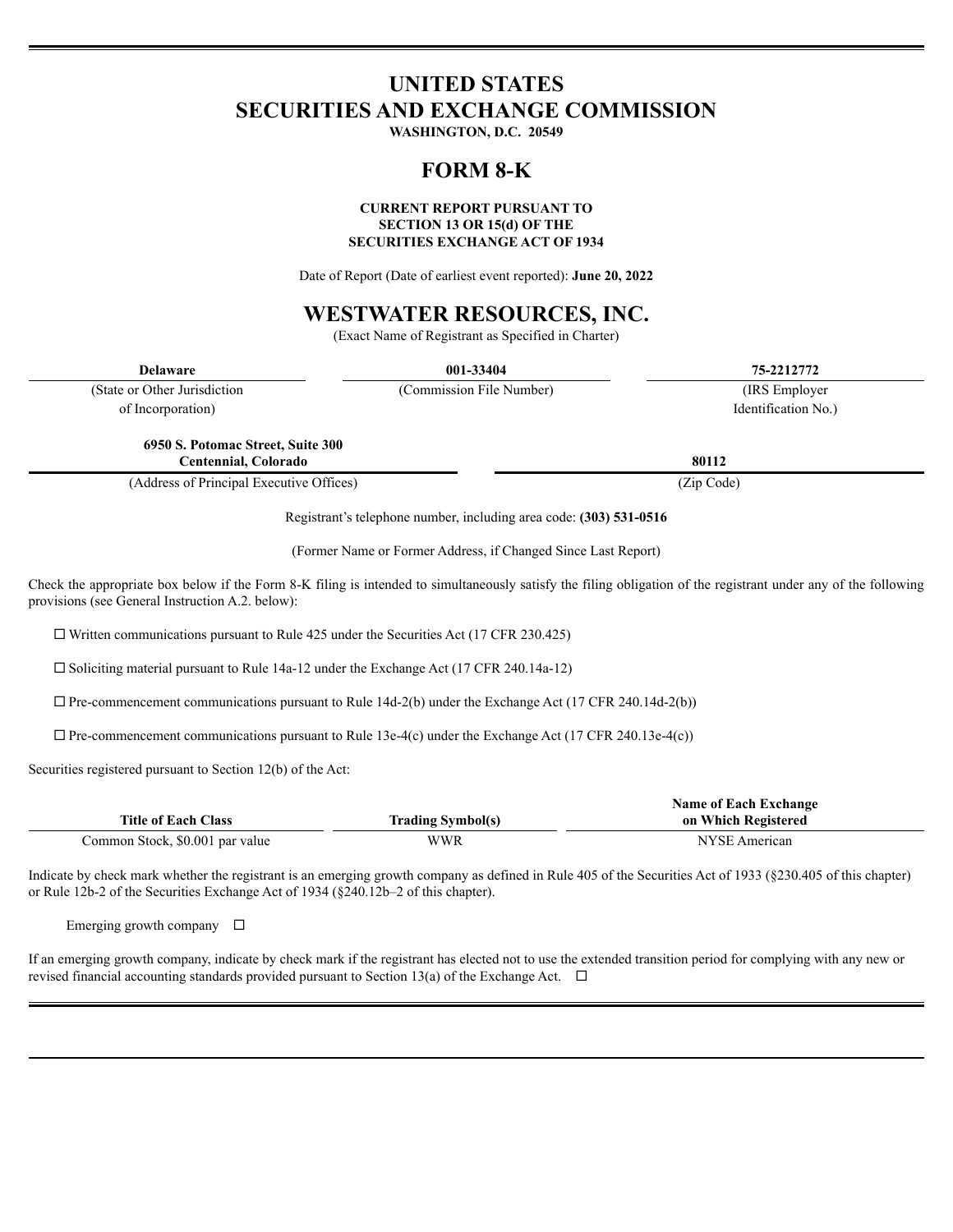On June 20, 2022, the Board of Directors of Westwater Resources, Inc. accepted the decision of Jeffrey L. Vigil, currently serving as Chief Financial Officer and Vice President – Finance for Westwater Resources, Inc., to retire effective August 26, 2022. Also on June 20, 2022, the Board of Directors elected Steven M. Cates, currently serving as Chief Accounting Officer and Controller for Westwater Resources, Inc., as Chief Financial Officer and Vice President – Finance effective August 26, 2022. The following disclosures are being made in conjunction with those decisions.

#### **Item 1.01 Entry into a Material Definitive Agreement.**

On June 20, 2022, but with an effective date of August 26, 2022, and in connection with his election as Chief Financial Officer ("CFO") and Vice President – Finance of Westwater Resources, Inc. (the "Company") as described under Item 5.02 below, Steven M. Cates entered into an Employment Agreement (the "Employment Agreement") with the Company. Mr. Cates has served as the Company's Chief Accounting Officer ("CAO") since May 10, 2021. Pursuant to the Employment Agreement, Mr. Cates will receive an annual base salary of \$245,000, will be eligible for an annual, discretionary, performance-based bonus targeted at 50% of base salary on such terms and conditions as may be determined by the Board of Directors (the "Board") or its Compensation Committee, and will be eligible to receive long-term incentive equity awards targeted at 50% of base salary, pursuant to the Company's 2013 Omnibus Incentive Plan, as amended, subject to such terms and conditions as may be determined by the Board or its Compensation Committee. Pursuant to the Employment Agreement, if Mr. Cates is terminated other than for cause, Mr. Cates will receive 6 months of salary as severance. Pursuant to the Employment Agreement, Mr. Cates will be subject to covenants regarding non-competition, non-solicitation, and confidentiality. The foregoing description of the Employment Agreement is qualified in its entirety by reference to the full text of the Employment Agreement which is filed with this Current Report on Form 8-K as Exhibit 10.1.

Also on June 20, 2022, but with an effective date of August 26, 2022, and in conjunction with his retirement as CFO and Vice President – Finance of the Company as described under Item 5.02 below, Jeffrey L. Vigil entered into an Agreement and Release ("Release") with the Company. Pursuant to the Release, Mr. Vigil will receive as severance payments: (i) \$55,485 in cash; (ii) 51,199 shares of Company common stock; (iii) payment of premiums under the Consolidated Omnibus Reconciliation Act ("COBRA") through February 28, 2023; and (iv) a 90-day extension of the expiration date of any vested options held by Mr. Vigil. Under the terms of the Release, Mr. Vigil provided a release of all claims against the Company. The foregoing description of the Release is qualified in its entirety by reference to the full text of the Release which is filed with this Current Report on Form 8-K as Exhibit 10.2.

#### **Item 1.02 Termination of a Material Definitive Agreement.**

As described below under Item 5.02, the employment agreement of Jeffrey L. Vigil with the Company dated June 11, 2013, as amended, will cease in connection with his retirement from the Company on August 26, 2022.

#### Item 5.02 Departure of Directors or Certain Officers; Election of Directors; Appointment of Certain Officers; Compensatory Arrangement of **Certain Officers.**

On June 23, 2022, the Company announced that Jeffrey L. Vigil, CFO and Vice President – Finance of the Company, is retiring from the Company effective August 26, 2022. As described under Item 1.02 above, Mr. Vigil's employment agreement with the Company dated June 11, 2013, as amended, will cease in connection with his retirement on August 26, 2022. As described under Item 1.01 above, a Release between the Company and Mr. Vigil was executed on June 20, 2022, and it will become effective August 26, 2022.

Also effective August 26, 2022, as noted in Item 1.01 above, Steven M. Cates was elected CFO and Vice President – Finance of the Company. Mr. Cates, age 43, has served as CAO of the Company since May 10, 2021. Prior to that, Mr. Cates served as the Vice President – Controller for Apartment Income REIT Corp. (NYSE: AIRC), a real estate investment trust focused on apartment communities (2019-2021), as corporate controller for Caliber Midstream Partners, LP, an energy and oil infrastructure company (2016-2019), and in various accounting and financial reporting roles at American Midstream Partners, LP (2013- 2016), Newmont Mining Corporation (NYSE: NEM) (2012-2013), and Thompson Creek Metals Company Inc. (2009-2012). Mr. Cates began his career at KPMG in 2002, where he served as senior manager for audit and advisory services. Mr. Cates earned a Bachelor of Science degree in Accounting from the University of Redlands, and he is a Certified Public Accountant in the State of Colorado. The description of Mr. Cates' Employment Agreement is incorporated by reference into this Item 5.02.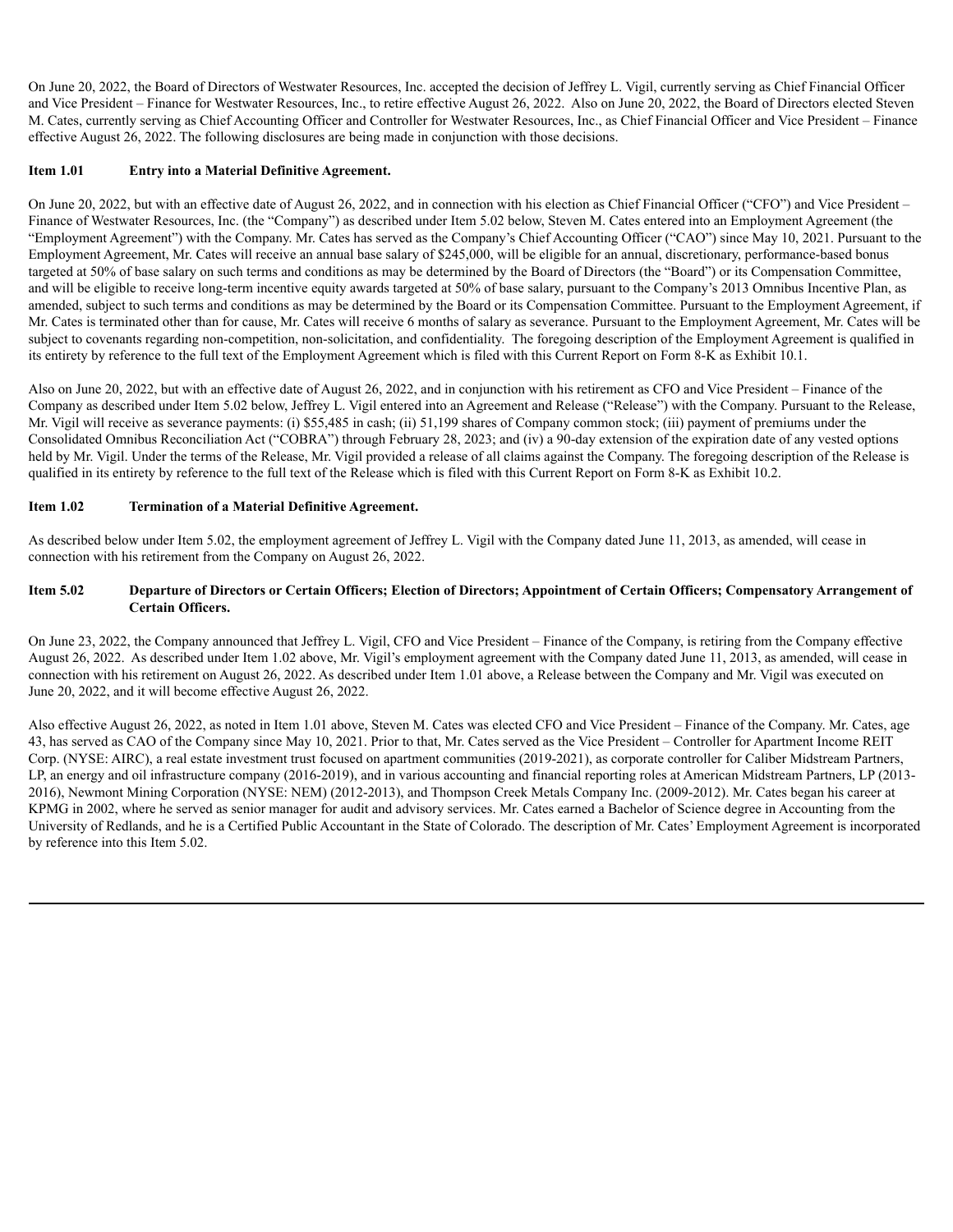#### **Item 8.01 Other Events.**

On June 23, 2022, the Company issued a press release announcing the various management changes contemplated by Item 5.02 above. A copy of the press release is filed herewith as Exhibit 99.1.

#### **Item 9.01 Financial Statements and Exhibits.**

Exhibits

- [\\*10.1](#page-5-0) [Employment](#page-5-0) Agreement between the Company and Steven M. Cates dated June 20, 2022.
- [\\*10.2](#page-21-0) [Agreement](#page-21-0) and Release between the Company and Jeffrey L. Vigil dated June 20, 2022.
- [\\*99.1](#page-30-0) Press [release](#page-30-0) dated June 23, 2022.
- 104 Cover Page Interactive Data File (the cover page XBRL tags are embedded in the Inline XBRL document).

\* Filed herewith.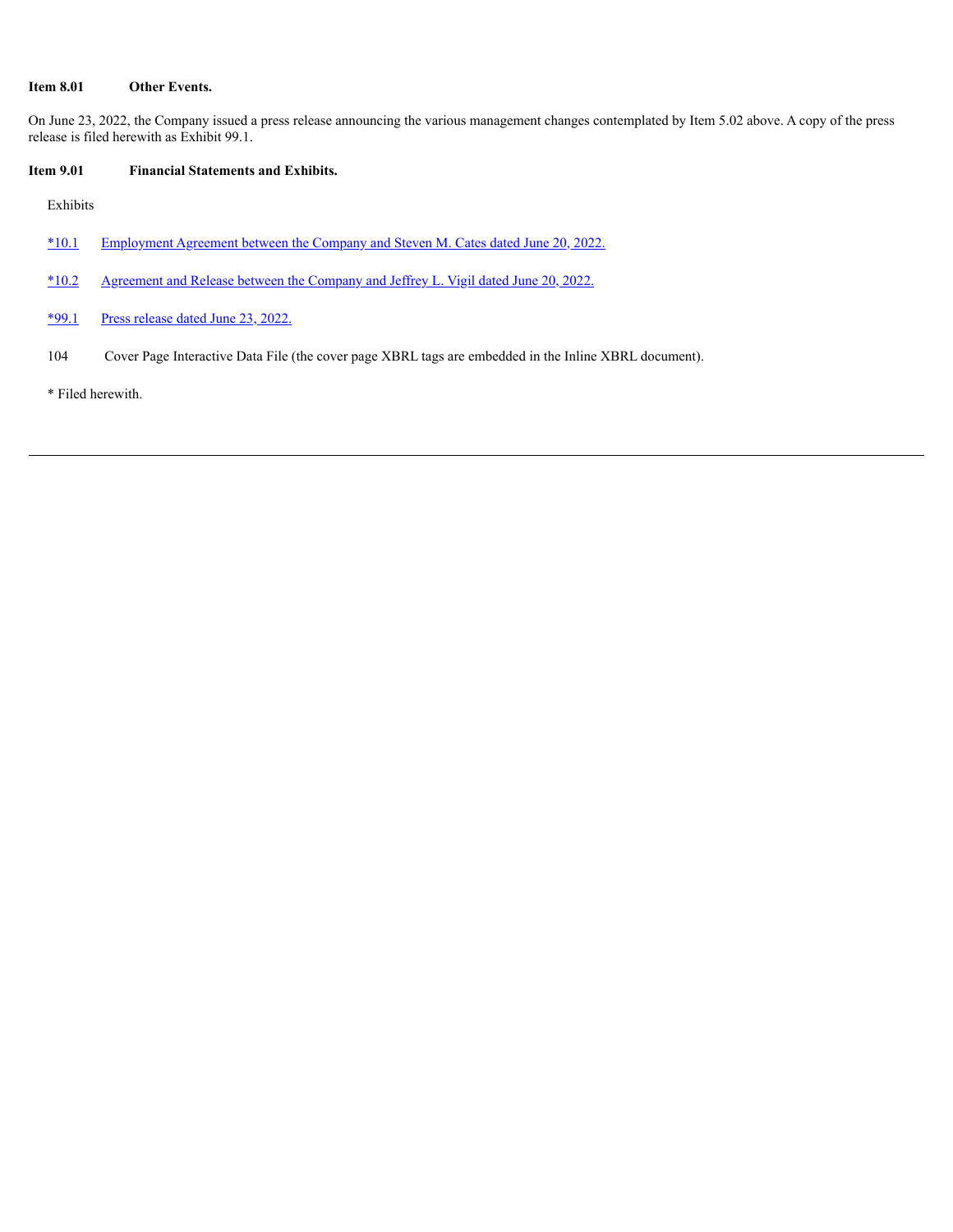#### **SIGNATURES**

Pursuant to the requirements of the Securities Exchange Act of 1934, the registrant has duly caused this report to be signed on its behalf by the undersigned hereunto duly authorized.

Dated: June 23, 2022

#### **WESTWATER RESOURCES, INC.**

By: /s/ Jeffrey L. Vigil

Name: Jeffrey L. Vigil Title: Vice President–Finance and Chief Financial Officer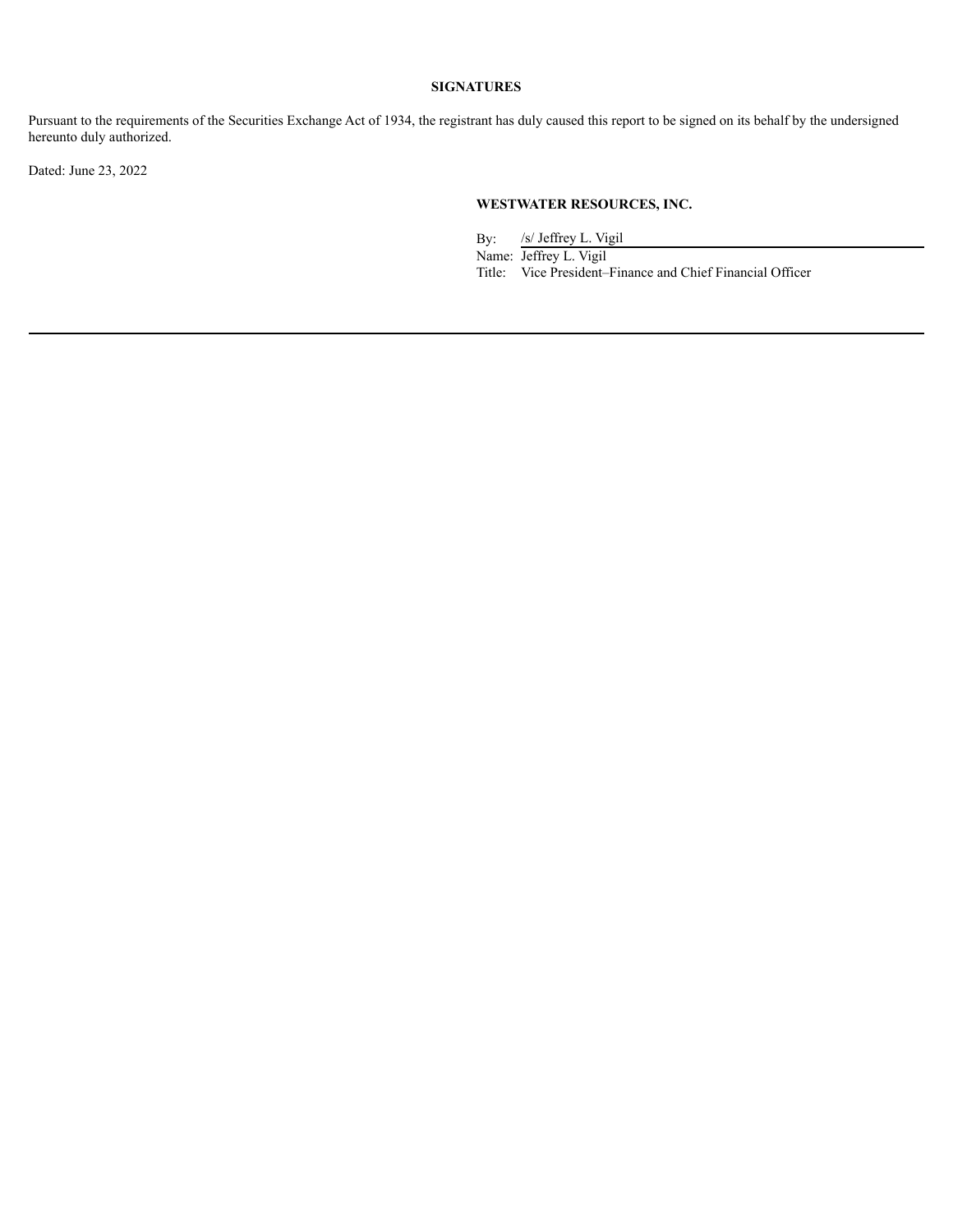#### **WESTWATER RESOURCES, INC.**

#### **and**

#### **STEVEN M. CATES**

#### **EMPLOYMENT AGREEMENT**

<span id="page-5-0"></span>This Employment Agreement ("Agreement") is made as of 20<sup>th</sup> day of June 2022 (the "Signature Date") by and between Westwater Resources, Inc., a Delaware corporation (the "Company"), and Steven M. Cates (the "Executive"), with an effective time and date of 5:01 pm mountain time on Friday, August 26, 2022 (the "Effective Date").

#### **1. Employment**

(a) Pursuant to an offer letter dated March 24, 2021 ("Offer Letter"), Executive has been serving as the Company's Chief Accounting Officer and Controller since May 10, 2021. On the Effective Date, Executive's Offer Letter will be replaced in total with this Agreement.

(b) During the Employment Period (as defined in Section 4 below), the Company will employ Executive, and Executive will serve as the Company's Chief Financial Officer ("CFO") and Vice President – Finance. Executive will report to the President and Chief Executive Officer ("CEO") on a day-to-day basis, and as needed or warranted to the Executive Chairman and/or the Board of Directors ("Board").

#### **2. Duties and Responsibilities of Executive on the Effective Date**

(a) During the Employment Period, Executive will devote substantially all of his professional time and efforts to the business of the Company, will act in the best interests of the Company and will perform with due care his duties and responsibilities. Executive's duties will include those commensurate with the position of CFO and Vice President - Finance, and such other activities as may be determined mutually by the Executive and the President and CEO from time to time. Executive shall also perform such additional duties and responsibilities as may be assigned to him by the Board or the Executive Chairman from time to time.

(b) Executive agrees to cooperate fully with the Company, its Board, its Executive Chairman, and its President and CEO, and not engage directly or indirectly in any activity that materially interferes with the performance of Executive's duties and responsibilities. The Company agrees that Executive may continue to serve on the Finance Committee of the Board of Directors of Journey Church located in Castle Rock, Colorado. Other than the foregoing, during the Employment Period, Executive will not hold any other outside employment, join, be a member of or serve on any corporate, civic or charitable boards or committees, or perform substantial personal services for parties unrelated to the Company without the advance written approval of the Executive Chairman for civic or charitable boards or committees or the advance written approval of the Nominating & Governance Committee for corporate or personal services.

Page 1 of 16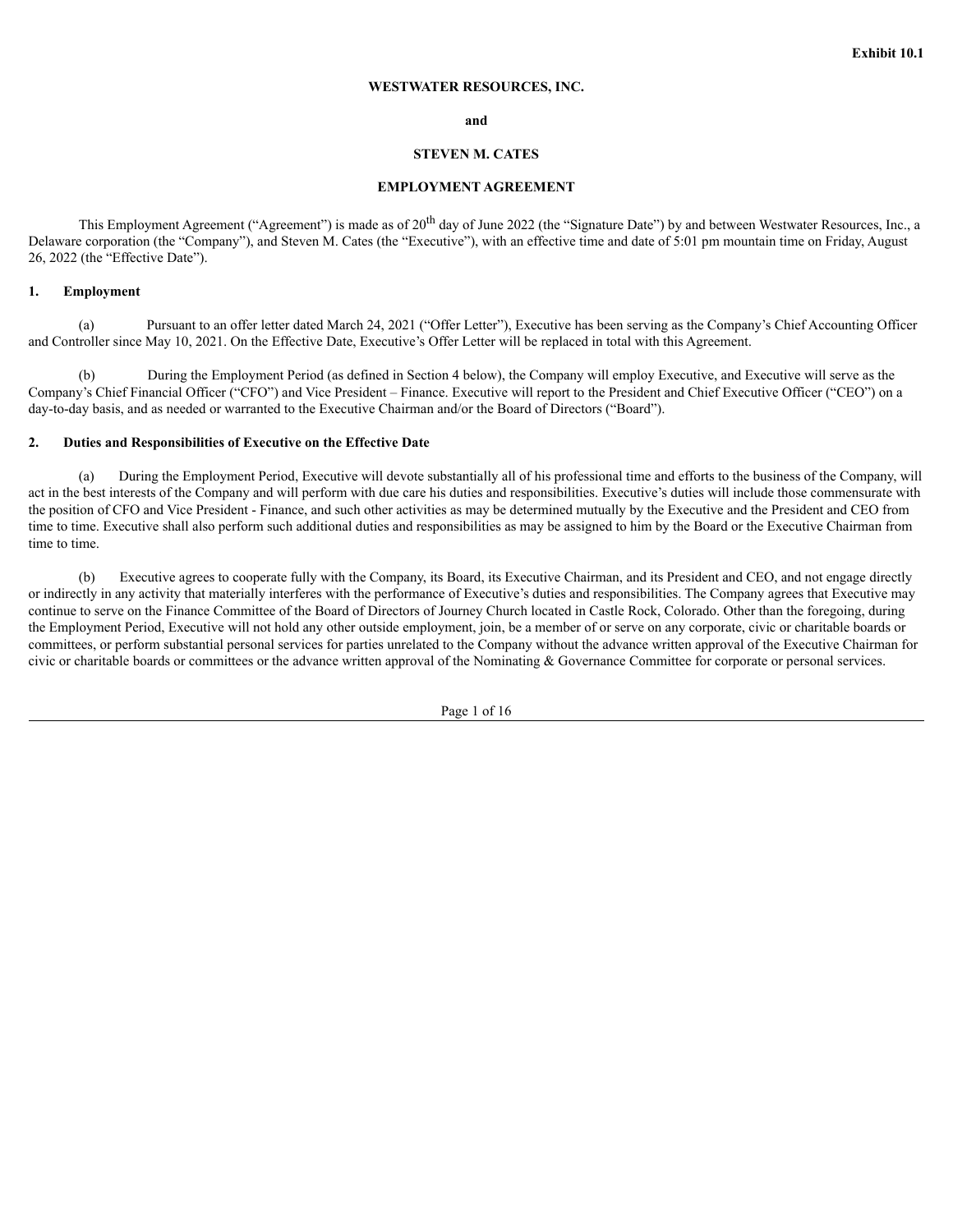(c) Executive represents and covenants to the Company that he is not subject to, or a party to, any employment agreement, non-competition covenant, non-solicitation agreement, nondisclosure agreement, or any other agreement, covenant, understanding or restriction that would prohibit Executive from executing this Agreement and fully performing his duties and responsibilities under this Agreement.

(d) Executive acknowledges and agrees that Executive owes the Company a duty of loyalty and that any obligations described in this Agreement are in addition to, and not in lieu of, any obligations Executive owes the Company as a matter of law.

(e) Executive's base of operations will be at the Company's offices located in the metropolitan area of Denver, Colorado. Executive may be required to travel and work for extended periods of time outside of his base of operations including but not limited to international travel.

#### **3. Compensation**

(a) Base Salary Commencing on the Effective Date (as defined in Section 4 below) and during the Employment Period, the Company will pay to Executive an annual base salary of \$245,000 (the "Base Salary"), which salary will be payable on a bi-weekly basis in conformity with the Company's customary payroll practices. Executive's Base Salary will be reviewed for adjustment by the Compensation Committee of the Board annually at the time that the Compensation Committee reviews salaries for other senior executives. For all purposes of this Agreement, Executive's Base Salary will include any portion thereof which Executive elects to defer under a nonqualified plan or arrangement, if any.

(b) Short-Term Incentive Bonus During the Employment Period, Executive will be eligible for an annual, discretionary, performance-based Short-Term Incentive ("STI") cash bonus (the "STI Bonus") targeted at 50% of Base Salary (which will be prorated for fiscal year 2022) on such terms and conditions as may be determined by the Board or the Compensation Committee. The STI Bonus earned, if any, with respect to a fiscal year will be subject to the performance of Executive and the Company during such fiscal year, relative to performance goals established for such fiscal year by the Board or the Compensation Committee. The Compensation Committee shall determine the level of attainment of performance goals and the amount of the STI Bonus following the end of each fiscal year, and such STI Bonus shall be paid out to the Executive within 60 days of the decision by the Compensation Committee. Except as provided in Section 7 of this Agreement, Executive shall be eligible to receive the STI Bonus (if any) provided that Executive is actively employed by the Company on the date the STI Bonus is paid. The Board has already established the STI goals for fiscal year 2022 that are applicable to Executive.

(c) Long-Term Incentive Compensation During the Employment Period, Executive will be eligible to receive an annual, equity-based award as part of the Company's Long-Term Incentive ("LTI") Plan targeted at 50% of Base Salary (which will be prorated for fiscal year 2022) on such terms and conditions as may be determined by the Board or the Compensation Committee (generally an "Equity Award"). Any Equity Award shall be issued pursuant to the Company's 2013 Omnibus Incentive Plan, as may be amended from time to time, or such successor plan, and shall be subject to such restrictions, vesting and other conditions and limitations as set forth in the LTI Plan by the Board or the Compensation Committee and any other applicable award documents. The Executive shall be eligible to receive the Equity Award (if any) provided that the Executive is actively employed by the Company on the date that the Equity Award is granted by the Board or the Compensation Committee, and the Equity Award (if any) shall be issued within 60 days of the decision by the Board or Compensation Committee.

Page 2 of 16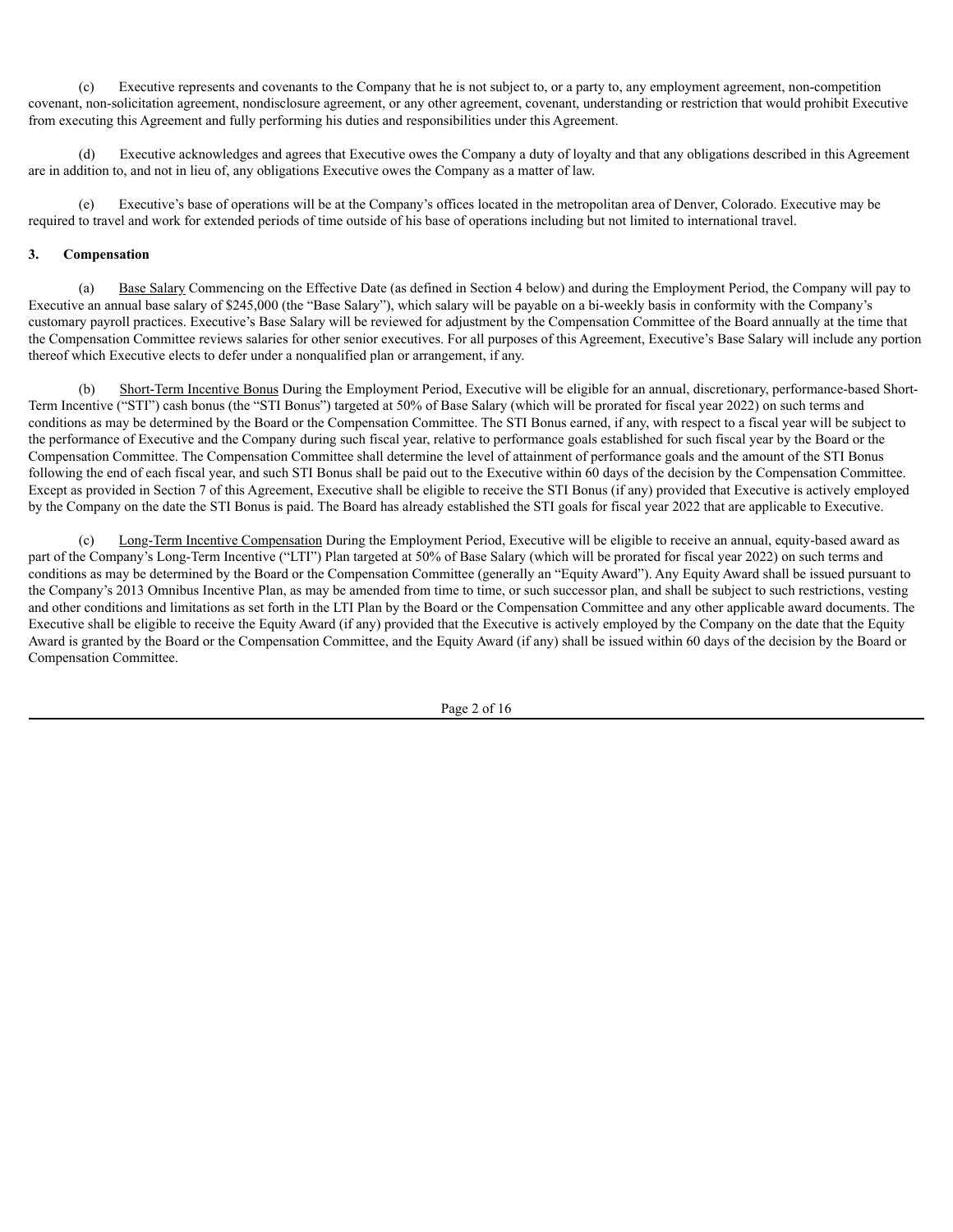(d) Withholding Executive's Base Salary, STI Bonus, Equity Award, and other compensation payments hereunder will be subject to such payroll and other taxes, withholdings, assessments and deductions as may be required by applicable law.

#### **4. Term of Employment**

(a) The initial Term of this Agreement will be for the period beginning at 5:01 pm mountain time on Friday, August 26, 2022 (the "Effective Date") and ending at midnight (mountain time) on the first anniversary of the Effective Date. The Term will be extended automatically for successive one-year periods unless either party gives the other written notice of its intent to terminate the Agreement not less than 90 days prior to the end of the then-current Term. The initial Term and any extensions are hereinafter referred to as the "Term." The date on which this Agreement is terminated at the end of the Term or in accordance with Section 6 will be referred to herein as the "Termination Date."

(b) The period commencing on the Effective Date and ending at the close of business on the Termination Date will constitute the "Employment Period."

(c) Notwithstanding any other provision of this Agreement, this Agreement may be terminated at any time during the Employment Period in accordance with Section 6.

#### **5. Benefits**

Subject to the terms and conditions of this Agreement, Executive will be entitled to the following benefits during the Employment Period:

(a) Reimbursement of Business Expenses The Company agrees to promptly reimburse Executive for reasonable business-related expenses incurred in the performance of Executive's duties under this Agreement upon receipt by the Company of proper documentation with respect thereto (setting forth the amount, business purpose and establishing payment), subject to the Company's written expense reimbursement policies and any written pre-approval policies in effect from time to time.

(b) Benefit Plans and Programs To the extent permitted by applicable law, Executive (and where applicable, his plan-eligible dependents) will be eligible to participate in all benefit plans and programs, including improvements or modifications of the same, then being actively maintained by the Company for the benefit of its employees, subject in any event to the eligibility requirements and other terms and conditions of those plans and programs, including, without limitation, 401(k) plan, medical and dental insurance, life insurance and disability insurance. Participation in such benefit plans and programs shall be made available to Executive as soon as reasonably possible and shall not be conditioned upon service to the Company for any specified period of time. The Company will not, however, by reason of this Section 5(b), have any obligation to institute, maintain, or refrain from changing, amending, or discontinuing any such benefit plan or program.

Page 3 of 16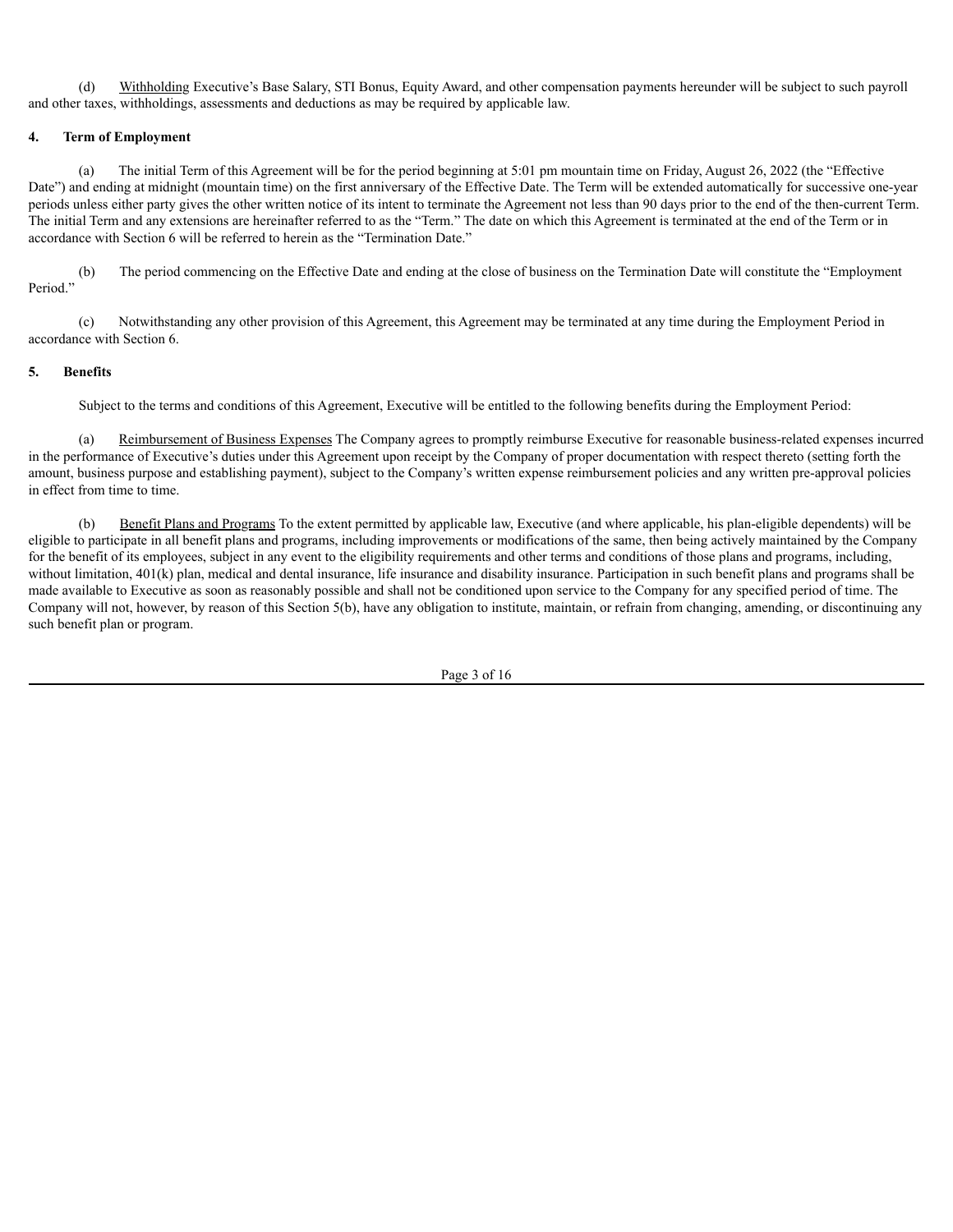(c) Vacation Executive shall be entitled to four (4) weeks of paid vacation annually, provided that such time will not carry over from one year to the next except as permitted by the Company's policies as may be in effect from time to time. Executive shall also be eligible for all other holiday and leave pay generally available to other employees of the Company.

#### **6. Termination of Agreement**

(a) Automatic Termination in the Event of Death This Agreement will automatically terminate in the event of Executive's death.

(b) Company's Right to Terminate At any time during the Employment Period, the Company will have the right to terminate this Agreement for any of the following reasons:

- (1) Upon Executive's Disability (as defined below);
- (2) For Cause (as defined in Section 7); or
- (3) For any other reason whatsoever, in the sole and complete discretion of the Company.
- (c) Executive's Right to Terminate At any time during the Employment Period, Executive will have the right to terminate this Agreement for:
	- (1) Good Reason (as defined in Section 7); or
	- (2) For any other reason whatsoever, in the sole and complete discretion of Executive.

(d) Disability For purposes of this Agreement, "Disability" means that Executive has sustained sickness or injury that renders Executive incapable of performing substantially all of the duties and responsibilities required of Executive hereunder for a period of 90 consecutive calendar days or a total of 120 calendar days during any 12-month period. The existence of a Disability will be determined in the sole and reasonable discretion of the Board.

Notices Any termination of this Agreement by the Company under Section 6(b) or by Executive under Section 6(c) will be communicated by a Notice of Termination to the other party. A "Notice of Termination" means a written notice that: (i) indicates the specific termination provision in this Agreement relied upon; and (ii) if the termination is by the Company for Cause or by Executive for Good Reason, sets forth in reasonable detail the facts and circumstances claimed to provide a basis for termination of Executive's employment under the provision so indicated. The Notice of Termination must specify the Termination Date. A Notice of Termination may be delivered: (1) personally; (2) by a recognized express overnight courier service courier or delivery service with signature by the recipient as established by the sender by evidence obtained from such courier; (3) by facsimile or email transmission (with acknowledgement by recipient of complete transmission); or (4) by United States mail, registered or certified mail, return receipt requested, postage prepaid. The Termination Date may be as early as the date that the Notice of Termination is given but no later than 60 calendar days after the Notice of Termination is given, unless otherwise agreed to by the parties in writing.

Page 4 of 16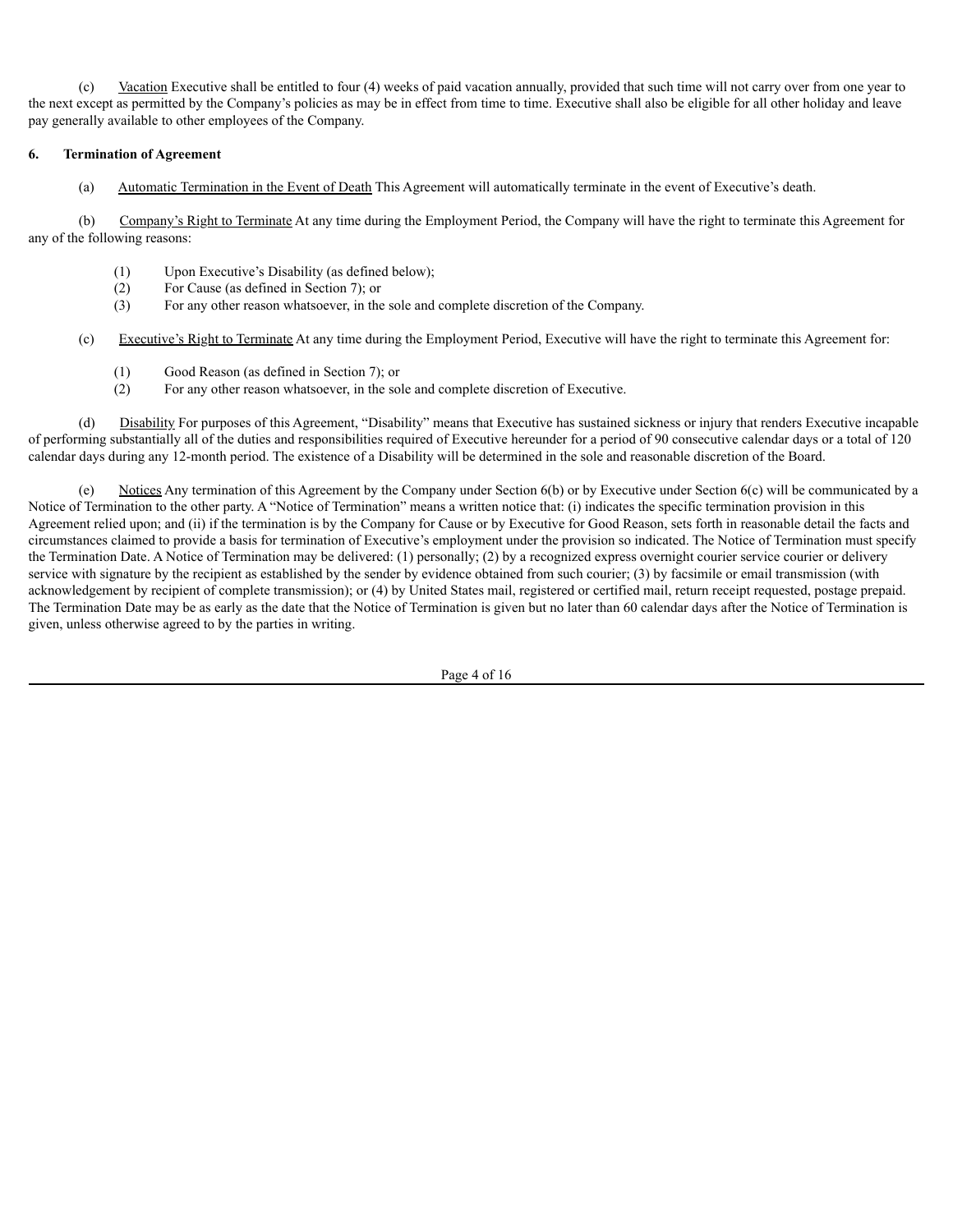(f) Resignation from Positions Upon termination of this Agreement, Executive will immediately resign from all other positions that Executive holds with the Company or its affiliates, unless otherwise agreed to in writing by the parties. Executive agrees to cooperate with the Company to take all actions reasonably necessary or appropriate to effectuate his resignation from any other positions.

#### **7. Severance Payments**

(a) Termination by the Company Subject to the terms and conditions of this Agreement, including Section 7(h) below, if the Company terminates this Agreement during the Employment Period pursuant to Sections  $6(b)(1)$  or  $6(b)(3)$ , then the Company will pay Executive severance in the amount of six months' Base Salary in a lump sum within 60 days after the Termination Date subject to all applicable withholding. If termination occurs pursuant to Section  $7(c)$  then the provisions in Section  $7(c)$  apply in lieu of the provisions contained in this Section  $7(a)$ .

(b) Termination by Executive for Good Reason Subject to the terms and conditions of this Agreement, including Section 7(h) below, if Executive terminates this Agreement during the Employment Period pursuant to Section  $6(c)(1)$ , then the Company will pay Executive severance in the amount of six months' Base Salary in a lump sum within 60 days after the Termination Date subject to all applicable withholding. If termination occurs pursuant to Section  $7(c)$  then the provisions in Section  $7(c)$  apply in lieu of the provisions contained in this Section  $7(b)$ .

Termination after a Change of Control Subject to the terms and conditions of this Agreement, including Section 7(h) below, if a Change of Control (as defined below) occurs and Executive is terminated pursuant to Section 6(b)(3) or Executive terminates this Agreement during the Employment Period pursuant to Section  $6(c)(1)$  within 90 days after such occurrence, then the Company will pay Executive severance in the amount of twelve months' Base Salary in a lump sum within 60 days after the Termination Date subject to all applicable withholding.

(d) Termination upon Failure to Renew by the Company Subject to the terms and conditions of this Agreement, including Section 7(h) below, in the event that this Agreement terminates at the end of the Term and is not renewed as a result of a decision by the Company not to renew this Agreement, prior to a decision by Executive not to renew this Agreement, and the Executive terminates his employment within 30 days after receiving notice of the non-renewal, the Company will pay Executive severance in the amount of six months' Base Salary in a lump sum within 60 days after the Termination Date subject to all applicable withholding.

Page 5 of 16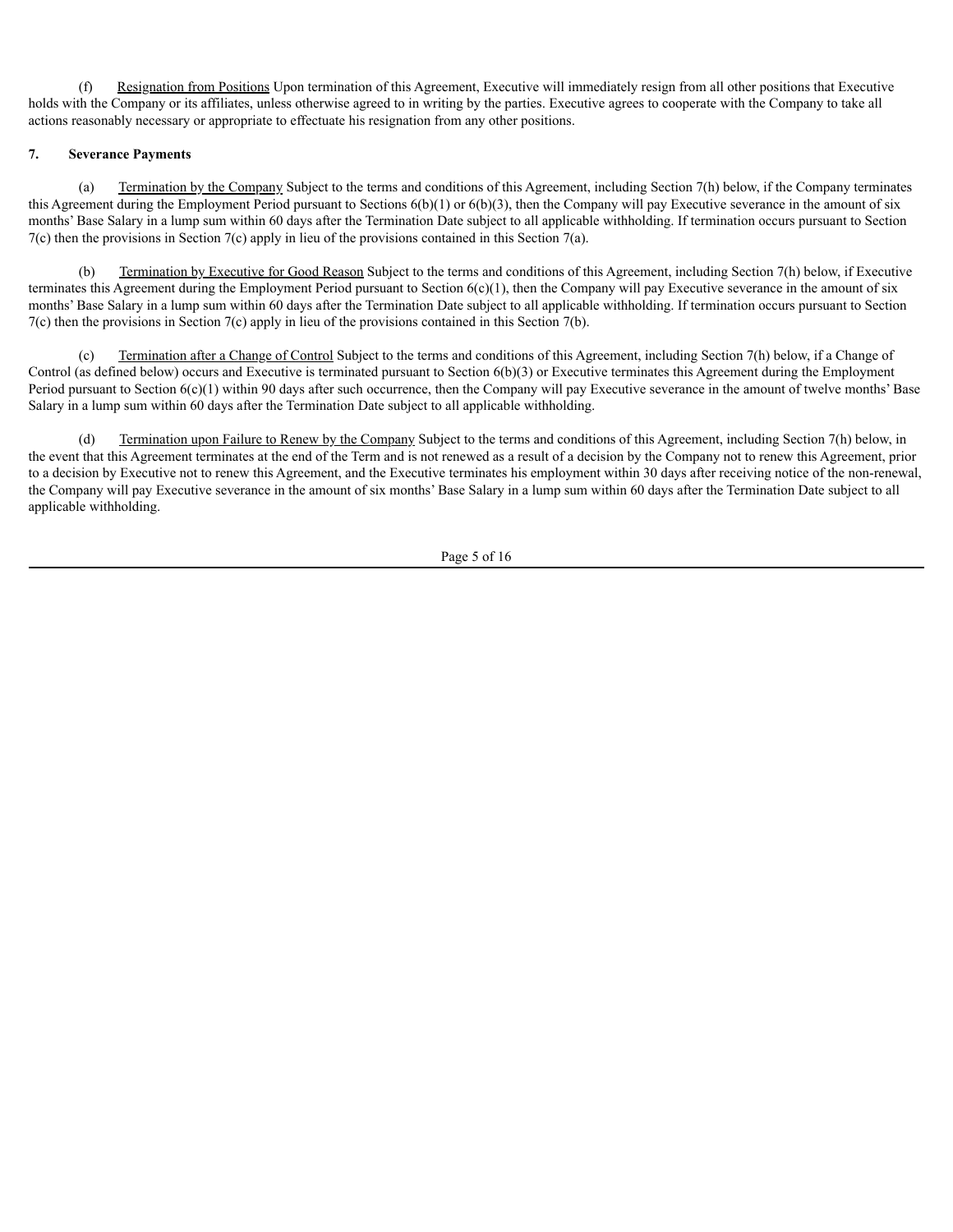(e) Additional Benefits Subject to the terms and conditions of this Agreement, including Section 7(h) below, if the Company is required to pay Executive severance pursuant to Section 7(a), 7(b), 7(c), or 7(d), then:

- (1) Such severance will be paid in addition to any other payments the Company makes to Executive (including, without limitation, salary, any STI bonus, any LTI compensation, benefits, and expense reimbursements) in discharge of the Company's obligations to Executive under this Agreement with respect to periods ending coincident with or prior to the Termination Date.
- (2) Payments under Sections 7(a), 7(b), 7(c), or 7(d) will be in lieu of any severance benefits otherwise due to Executive under any severance pay plan or program maintained by the Company that covers its employees and/or its executives except to the extent otherwise expressly provided in such severance pay plan or program.
- (3) The expiration date of any vested options held by Executive will be extended to a date that is 90 days after the Termination Date.

In addition to the foregoing benefits but only in the event the Company is required to pay Executive severance by the express terms of Section 7(c) , to the extent Executive has not previously vested in such rights (whether in accordance with Section 8 hereof or otherwise), Executive will become fully vested in all of the rights and interests held by Executive under the Company's stock and other equity plans as of the Termination Date, including without limitation any stock options, restricted stock, restricted stock units, performance units, and/or performance shares.

Cause For the purposes of this Agreement, "Cause" means the occurrence or existence, prior to occurrence of circumstances constituting Good Reason, of any of the following events during the Employment Period:

- (1) Executive's gross negligence or material mismanagement in performing, or material failure or inability (excluding as a result of death or Disability) to perform, Executive's duties and responsibilities as described herein or as lawfully directed by the Board;
- (2) Executive's willful misconduct or material dishonesty against the Company or any of its affiliates (including theft, misappropriation, embezzlement, forgery, fraud, falsification of records, or misrepresentation) or any act that results in material injury to the reputation, business or business relationships of the Company or any of its affiliates;
- (3) Executive's material breach of: (i) this Agreement (including any misrepresentations in connection with the execution of the Agreement); (ii) any fiduciary duty owed by Executive to the Company or its affiliates; or (iii) any written workplace policies applicable to Executive (including the Company's code of conduct and policy on workplace harassment) whether adopted on or after the date of this Agreement, provided that the Board gives Executive written notice of such breach within 90 calendar days from the first date that the Board is aware, or reasonably should be aware, of such breach.

Page 6 of 16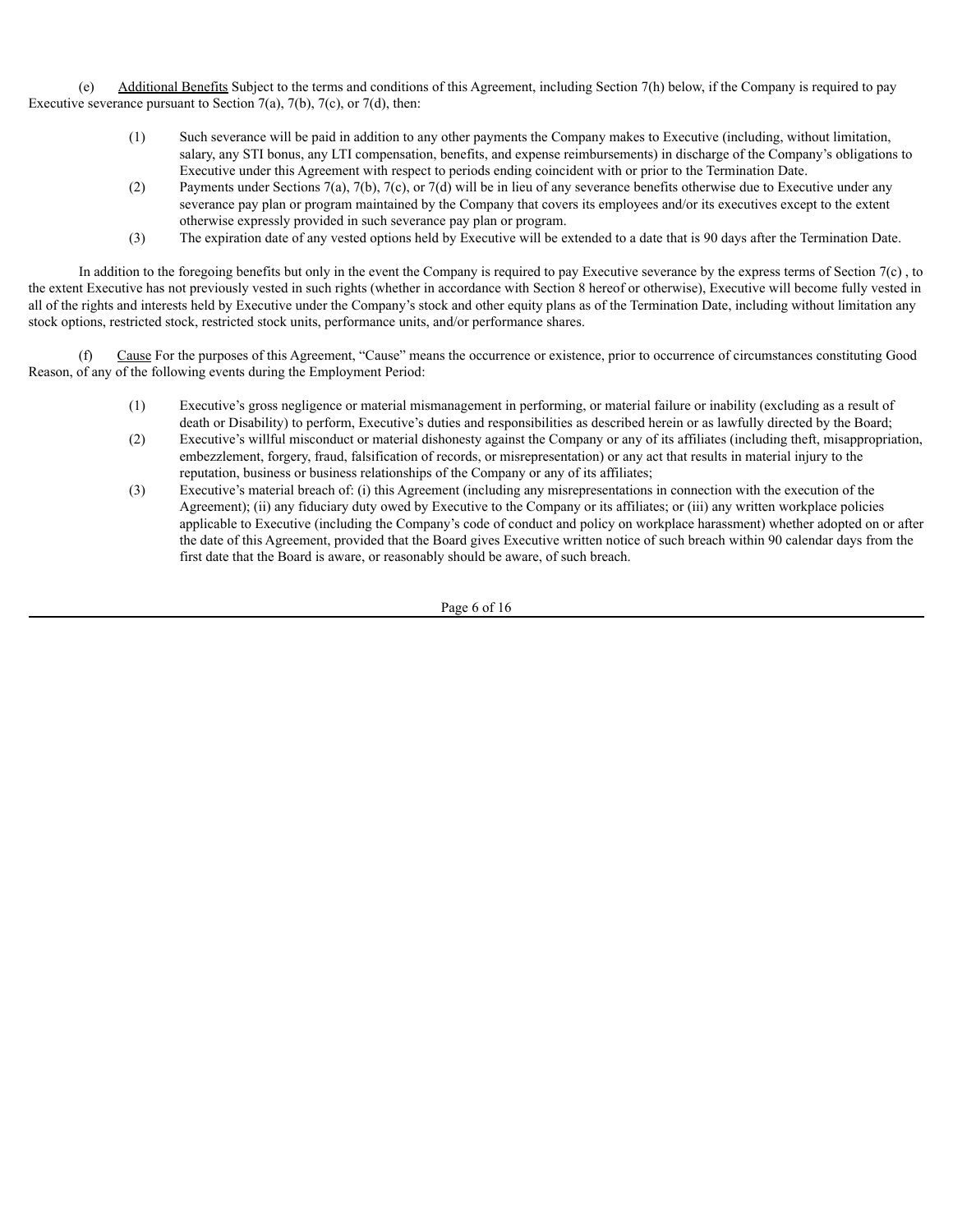- (4) Executive's having been convicted of, or having entered a plea bargain, a plea of *nolo contendere* or settlement admitting guilt for, any felony, any crime of moral turpitude, or any other crime that could reasonably be expected to have a material adverse impact on the Company's or any of its affiliates' reputations; or
- (5) Executive's having committed any material violation of any federal law regulating securities (without having relied on the advice of the Company's attorney) or having been the subject of any final order, judicial or administrative, obtained or issued by the Securities and Exchange Commission, for any securities violation involving fraud, including, for example, any such order consented to by Executive in which findings of facts or any legal conclusions establishing liability are neither admitted nor denied.

(g) Good Reason For the purposes of this Agreement, "Good Reason" means the occurrence, prior to the occurrence of circumstances constituting Cause, of any of the following events during the Employment Period without Executive's consent:

- (1) Any material breach by the Company of this Agreement;
- (2) A material reduction in Executive's authority or job duties, responsibilities and requirements that is inconsistent with Executive's position as CFO and Vice President – Finance of the Company and Executive's prior authority, duties, responsibilities and requirements:
- (3) A material reduction in the Executive's Base Salary or STI Bonus opportunity or Equity Award opportunity unless a proportionate reduction is made to the same elements of compensation for all Company executives; or
- (4) A request for the Executive to change his base of operations as identified in Section 2(e).

Executive must provide written notice of termination for Good Reason to the Company within fifteen (15) calendar days after the event constituting Good Reason first occurs, which notice shall state such Good Reason in reasonable detail. The Company shall have a period of fifteen (15) calendar days in which it may correct the act or failure to act that constitutes the grounds for Good Reason as set forth in Executive's notice of termination. If the Company does not correct the act or failure to act, Executive must terminate Executive's employment for Good Reason within fifteen (15) calendar days after the end of the cure period, in order for the termination to be considered a Good Reason termination.

(h) General Waiver and Release of Claims The receipt of any severance or other benefits pursuant to this Section 7 will be subject to Executive timely executing and not revoking a general waiver and release of claims reasonably acceptable to the Company in its discretion that becomes effective no later than sixty (60) calendar days following Executive's Termination Date (such date, the "Release Effective Date"). If the release does not become effective by the Release Effective Date, provided the Company has acted in good faith, Executive will forfeit any rights to severance payments or benefits under this Agreement. To the extent that any severance payments or benefits are "non-qualified deferred compensation" under Section 409A (as defined in Section 24 below) that is not otherwise exempt from the application of Section 409A, and if the sixty (60) calendar day period referenced above spans two calendar years, then, the payment of such amounts will not occur until the later of (i) the first payroll date to occur during the calendar year following the calendar year in which the Termination Date occurs or (ii) the Release Effective Date.

Page 7 of 16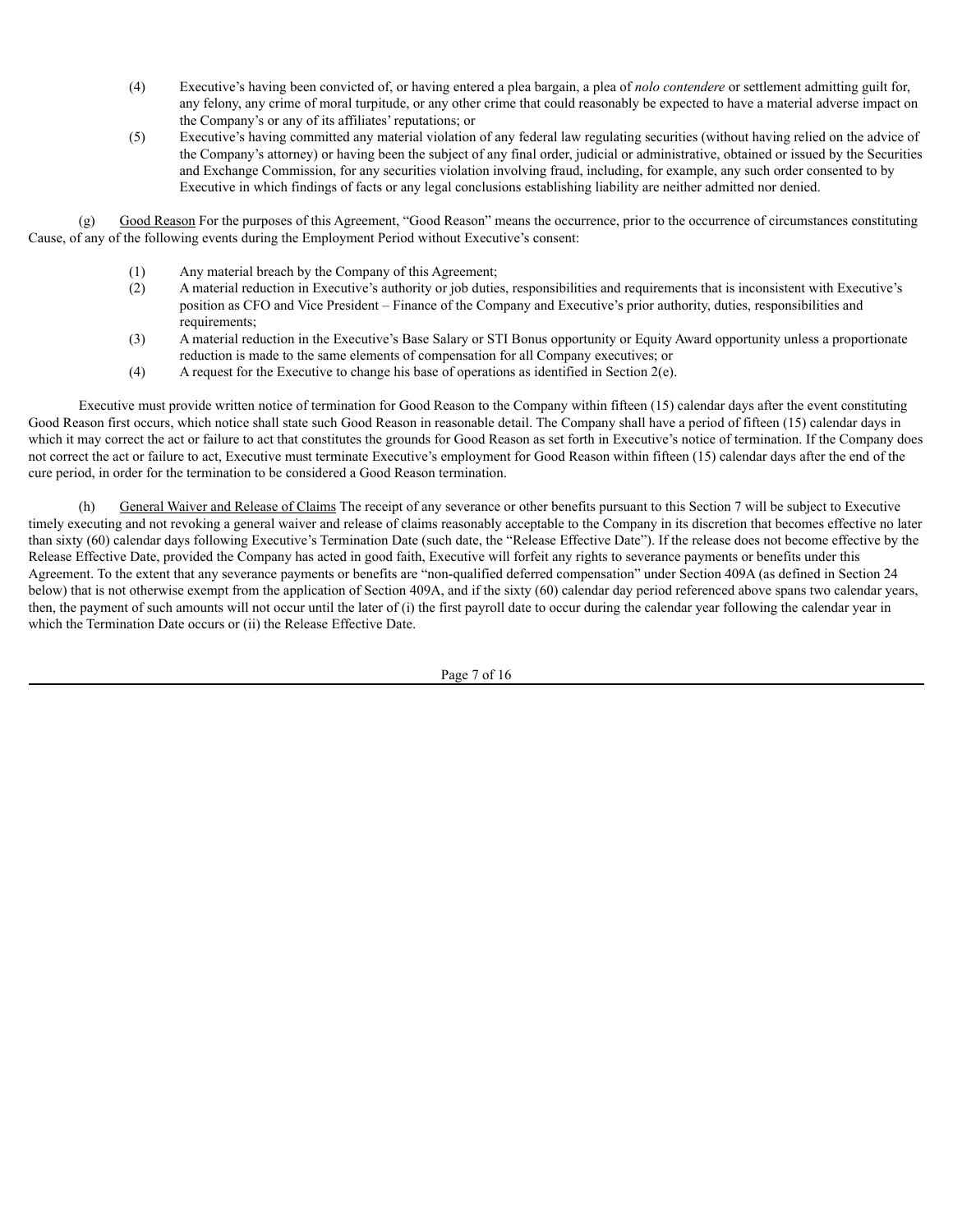(i) Exclusive Payments Except as provided above, no severance or other payment in the way of severance will be made to Executive upon termination of this Agreement.

#### **8. Change of Control**

(a) If a Change of Control occurs during the Employment Period, Executive will thereupon become 100% vested in all of the rights and interests then held by Executive under the Company's stock and other equity plans (to the extent not already vested), including without limitation any stock options, restricted stock, restricted stock units, performance units, and/or performance shares.

(b) Change of Control For the purposes of this Agreement, "Change of Control" means that, after the Effective Date, the following two events have occurred: (1) the Executive (i) is requested to resign by the Company, (ii) is terminated by the Company without Cause, or (iii) events or circumstances have occurred that constitute Good Reason; **and** (2) one of the following has occurred: (i) any person or group of affiliated or associated persons acquires more than 50% of the voting power of the Company; (ii) the consummation of a sale of all or substantially all of the assets of the Company; (iii) the dissolution of the Company; (iv) a majority of the members of the Board are replaced during any 12-month period; or (v) the consummation of any merger, consolidation, or reorganization involving the Company in which, immediately after giving effect to such merger, consolidation or reorganization (the "Transaction"), less than 50.1% of the total voting power of outstanding stock of the surviving or resulting entity is then "beneficially owned" (within the meaning of Rule 13d-3 under the Securities Exchange Act of 1934, as amended) in the aggregate by the stockholders of the Company immediately prior to such merger, consolidation or reorganization; provided, however, that if the Board, in its sole discretion, approves the Transaction, such Transaction shall not be a Change of Control event.

#### **9. Conflicts of Interest**

Executive agrees that he will promptly disclose to the Board any conflict of interest involving Executive upon Executive becoming aware of such conflict. For sake of clarity but not to be construed as an exclusive list of such conflicts, Executive's ownership of any interest in any business organization that competes directly or indirectly with the Company in the graphite or battery industries anywhere in the world will be deemed to constitute a conflict of interest.

Page 8 of 16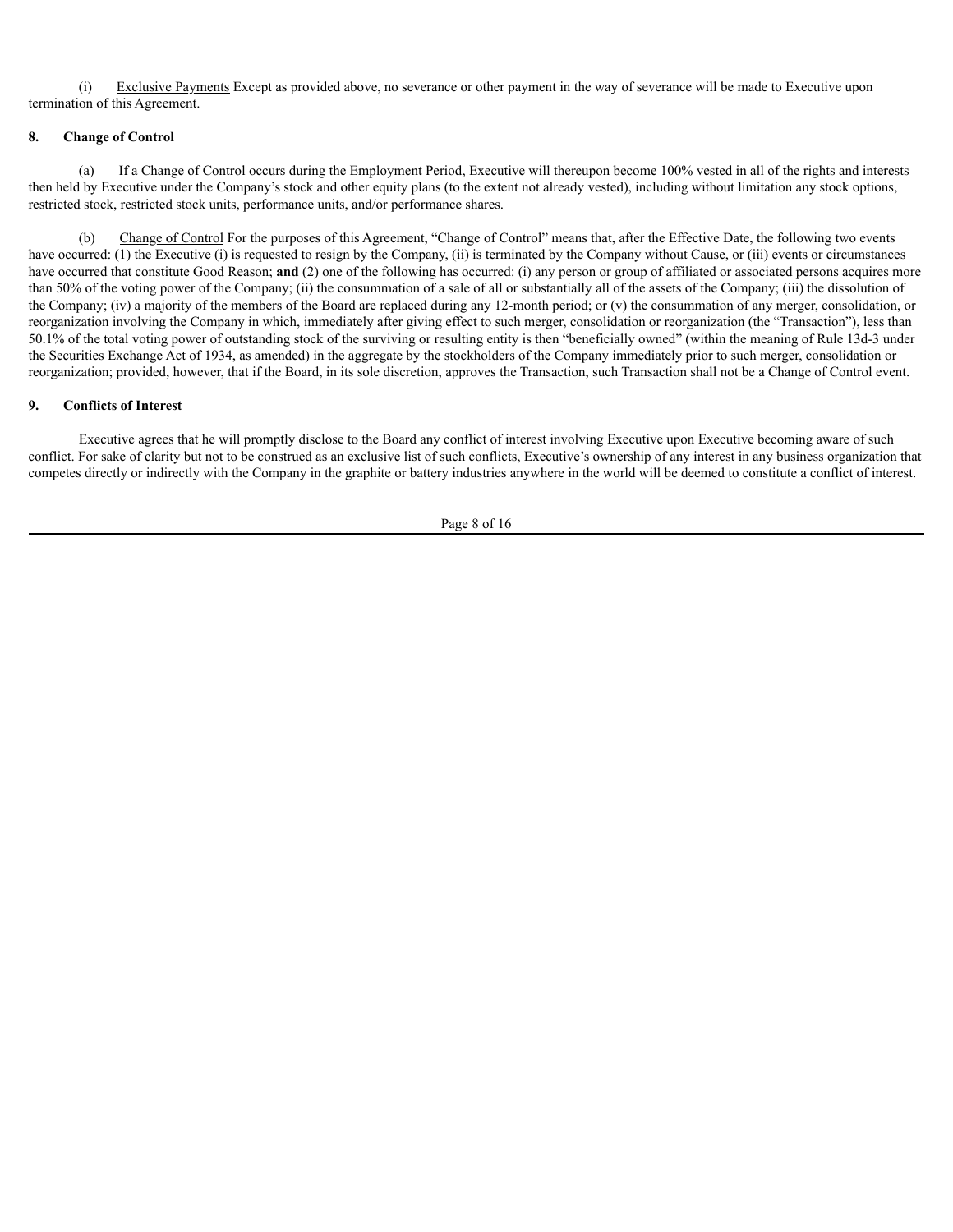#### **10. Confidentiality**

The Company agrees to provide Executive valuable Confidential Information of the Company and of third parties who have supplied such information to the Company. In consideration of such Confidential Information and other valuable consideration provided hereunder, Executive agrees to comply with this Section 10.

(a) Confidential Information For the purposes of this Agreement, "Confidential Information" means, without limitation and regardless of whether such information or materials are expressly identified as confidential or proprietary: (i) any and all material non-public, confidential or proprietary information or work product of the Company or its affiliates; (ii) any non-public information that gives the Company or its affiliates a material competitive business advantage or the opportunity of obtaining such advantage; (iii) any material non-public information the disclosure or improper use of which is reasonably expected to be materially detrimental to material interests of the Company or its affiliates; (iv) any material trade secrets of the Company or its affiliates; and (v) any other material non-public information of or regarding the Company or any of its affiliates, or its or their past, present or future, direct or indirect, potential or actual officers, directors, employees, owners, or business partners, including but not limited to information regarding any of their material businesses, operations, assets, liabilities, properties, systems, methods, models, processes, results, performance, investments, investors, financial affairs, future plans, business prospects, acquisition or investment opportunities, strategies, business partners, business relationships, contracts, contractual relationships, organizational or personnel matters, policies or procedures, management or compensation matters, compliance or regulatory matters, as well as any technical, seismic, industry, market or other data, studies or research, or any forecasts, projections, valuations, derivations or other analyses, performed, generated, collected, gathered, synthesized, purchased or owned by, or otherwise in the possession of, the Company or its affiliates or which Executive has learned of through his employment with the Company. Confidential Information also includes any non-public, confidential or proprietary information about or belonging to any third party that the Company or its affiliates have agreed in writing to keep confidential. Notwithstanding the foregoing, Confidential Information does not include any information which is or becomes generally known by the public other than as a result of Executive's actions or inactions.

Protection Executive promises, except in the regular course of the Company's business or as required by law: (i) to keep Confidential Information, and all documentation, materials and information relating thereto, strictly confidential; (ii) not to use the Confidential Information for any purpose other than as required in connection with fulfilling his duties as President and Chief Executive Officer for the benefit of the Company; and (iii) to return to the Company all documents and electronically stored information containing Confidential Information in Executive's possession upon separation from the Company for any reason.

(c) Disclosure Required By Law If Executive is legally required to disclose any Confidential Information, Executive will promptly notify the Company in writing of such request or requirement so that the Company may seek an appropriate protective order or other relief. Executive agrees to cooperate with and not to oppose any effort by the Company to resist or narrow such request or to seek a protective order or other appropriate remedy. In any case, Executive will: (i) disclose only that portion of the Confidential Information that, according to the advice of Executive's counsel, is required to be disclosed (and Executive's disclosure of Confidential Information to Executive's counsel in connection with obtaining such advice will not be a violation of this Agreement); (ii) use reasonable efforts to obtain assurances that such Confidential Information will be treated confidentially; and (iii) promptly notify the Company in writing of the items of Confidential Information so disclosed.

Page 9 of 16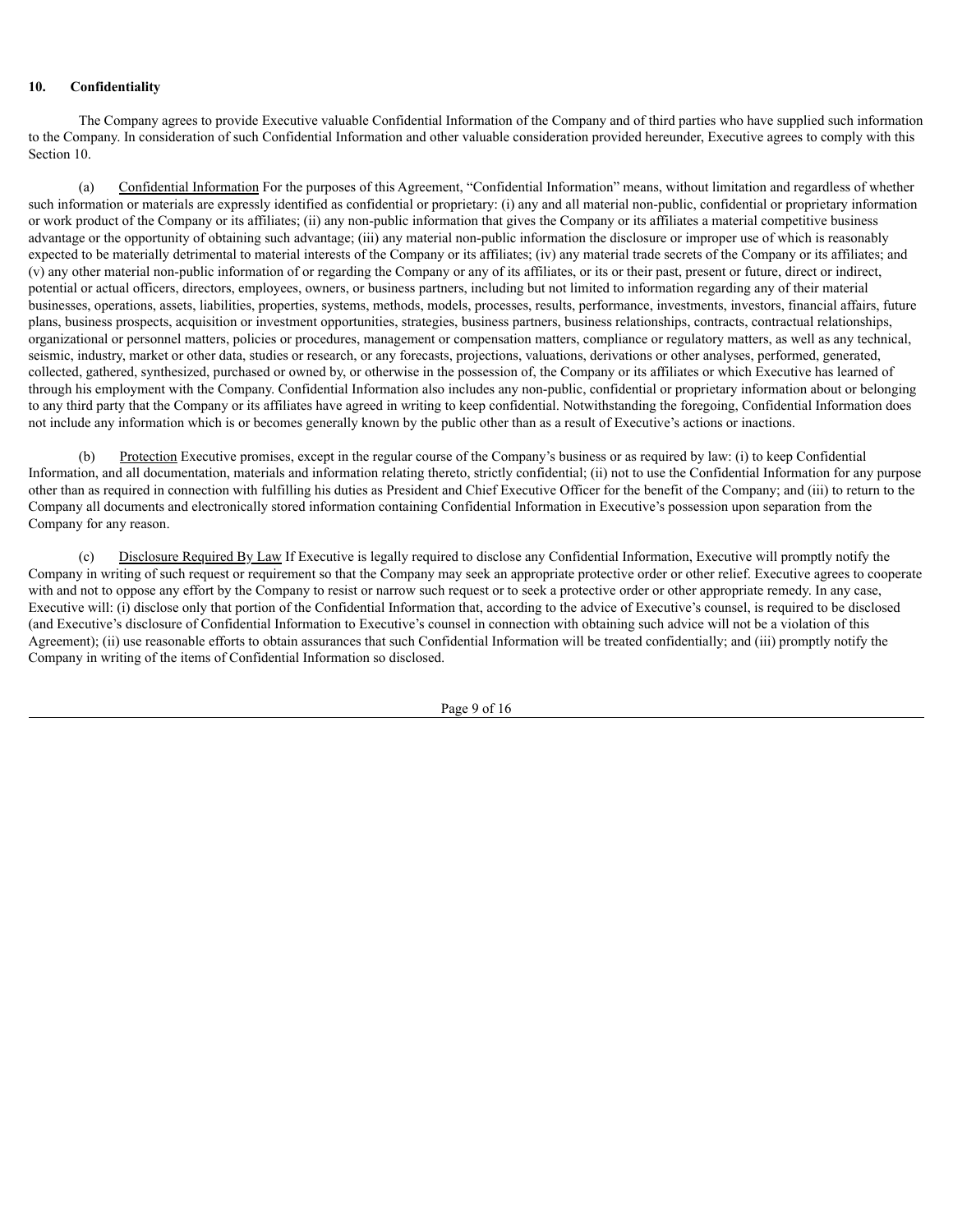(d) Third-Party Confidentiality Agreements To the extent that the Company possesses any Confidential Information which is subject to any confidentiality agreements with, or obligations to, third parties, Executive will comply with all such agreements or obligations in full.

(e) Survival The covenants made by Executive in this Section 10, will survive termination of this Agreement for five (5) years following the Termination Date.

#### **11. Non-Competition & Non-Solicitation**

Executive acknowledges that the Company has invested substantial time, money and resources in the development and retention of its Confidential Information, customers, accounts and business partners, and further acknowledges that during the course of Executive's employment with the Company Executive has had and will have access to the Company's Confidential Information and will be introduced to existing and prospective customers, suppliers, accounts and business partners of the Company. Executive acknowledges and agrees that any and all goodwill associated with any existing or prospective customer, supplier, account or business partner belongs exclusively to the Company, including, but not limited to, any goodwill created as a result of direct or indirect contacts or relationships between Executive and any existing or prospective customers, supplier's accounts or business partners. Additionally, the parties acknowledge and agree that Executive possesses skills that are special, unique or extraordinary and that the value of the Company depends upon his use of such skills on its behalf.

In recognition of the foregoing, Executive agrees that:

(a) During the Term of this Agreement, and for a period of one (1) year thereafter, Executive may not, without the prior written consent of the Company, (whether as an employee, agent, servant, owner, partner, consultant, independent contractor, representative, stockholder, or in any other capacity whatsoever) perform any work anywhere in the world related in any way to the graphite or batteries industries on behalf of any entity or person other than the Company (including Executive). This includes a prohibition against performing work related to products that are sold by, or contemplated to be sold by, the Company.

(b) During the Term of this Agreement, and for a period of one (1) year thereafter, Executive may not entice, solicit or encourage any Company employee to leave the employ of the Company or any independent contractor to sever its engagement with the Company, absent prior written consent from the Company.

Page 10 of 16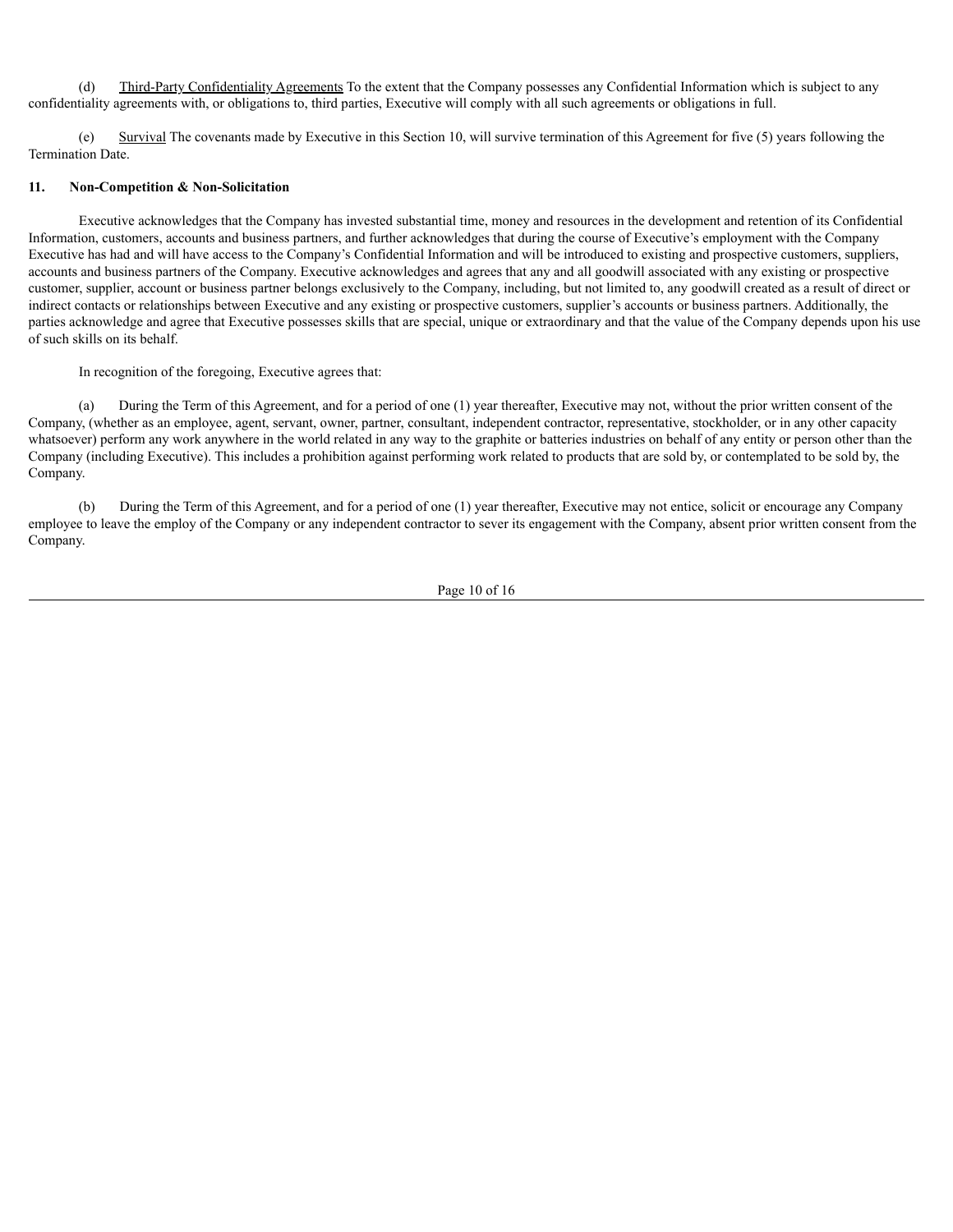(c) During the Term of this Agreement, and for a period of one (1) year thereafter, Executive may not, directly or indirectly, entice, solicit or encourage any customer, prospective customer, supplier or acquirer, acquiree, investor or other business relationship of the Company to cease doing business with the Company, reduce its relationship with the Company or refrain from establishing or expanding a relationship with the Company.

#### **11A. Intellectual Property**

(a) Ownership of Intellectual Property If at any time or times during Executive's employment, Executive (either alone or with others) makes, conceives, discovers, or reduces to practice any invention, modification, discovery, design, development, improvement, process, software, work of authorship, documentation, formula, data, technique, know-how, secret or intellectual property right whatsoever or any interest therein (whether or not patentable or registrable under copyright, trademark or similar statutes or subject to intellectual property or other protection) ("Developments") that (i) relates to the business of Company or any customer of or supplier to Company or any of the products or services being developed, manufactured or sold by Company or which may be used in relation therewith, (ii) results from tasks assigned Executive by Company or (iii) results from the use of premises or personal property (whether tangible or intangible) owned, leased or contracted for by Company, such Developments and the benefits thereof hereby immediately becomes the sole and exclusive property of Company, and Executive hereby assigns rights to such Developments to Company. Executive will promptly disclose to Company (or any person(s) designated by it) each such Development and hereby assigns any and all rights Executive ay have or acquire in the Developments and benefits and/or rights resulting therefrom, including, without limitation, patent applications, letters patents, trademarks, copyrights and trade secrets ("Intellectual Property Rights") to Company, without further compensation, and will communicate, without cost or delay, all available information relating thereto (including plans and models) to Company. Any Developments which constitute copyrightable subject matter shall be considered "works made for hire" as that term is defined in the United States Copyright Act and under U.S. law.

(b) Assurances Regarding Assignments and Cooperation Upon disclosure of each Development to Company, Executive will, during employment and at any time thereafter, at the request of Company, sign, execute, make and do all such deeds, assignments, documents, acts and things as Company and its duly authorized agents may reasonably require: (i) to apply for, obtain and vest in the name of Company alone (unless Company otherwise directs) Intellectual Property Rights in all countries throughout the world; and (ii) at the cost of Company, to defend any interference, opposition, cancellation or litigation proceedings, or other actions relating to Intellectual Property Rights.

(c) Appointment as Agent In the event Company is unable, after reasonable effort, to secure Executive's signature or Executive refuses to sign documents requested by Company relating to Intellectual Property Rights, whether because of Executive's physical or mental incapacity or for any other reason whatsoever, Executive hereby irrevocably designates and appoints Company and its duly authorized officers and agents as Executive's agent and attorney-infact, to act for and in Executive's behalf and stead to execute and file any such application or applications, including declarations and assignments, and to do all other lawfully permitted acts to further the filing, prosecution and issuance of Intellectual Property Rights with the same legal force and effect as if executed by Executive. This Section 11A(c) shall survive termination of this Agreement. If Executive does not sign any such document as requested by Company, within thirty (30) days after receipt of such document by Executive, this shall constitute an express refusal to sign the document.

Page 11 of 16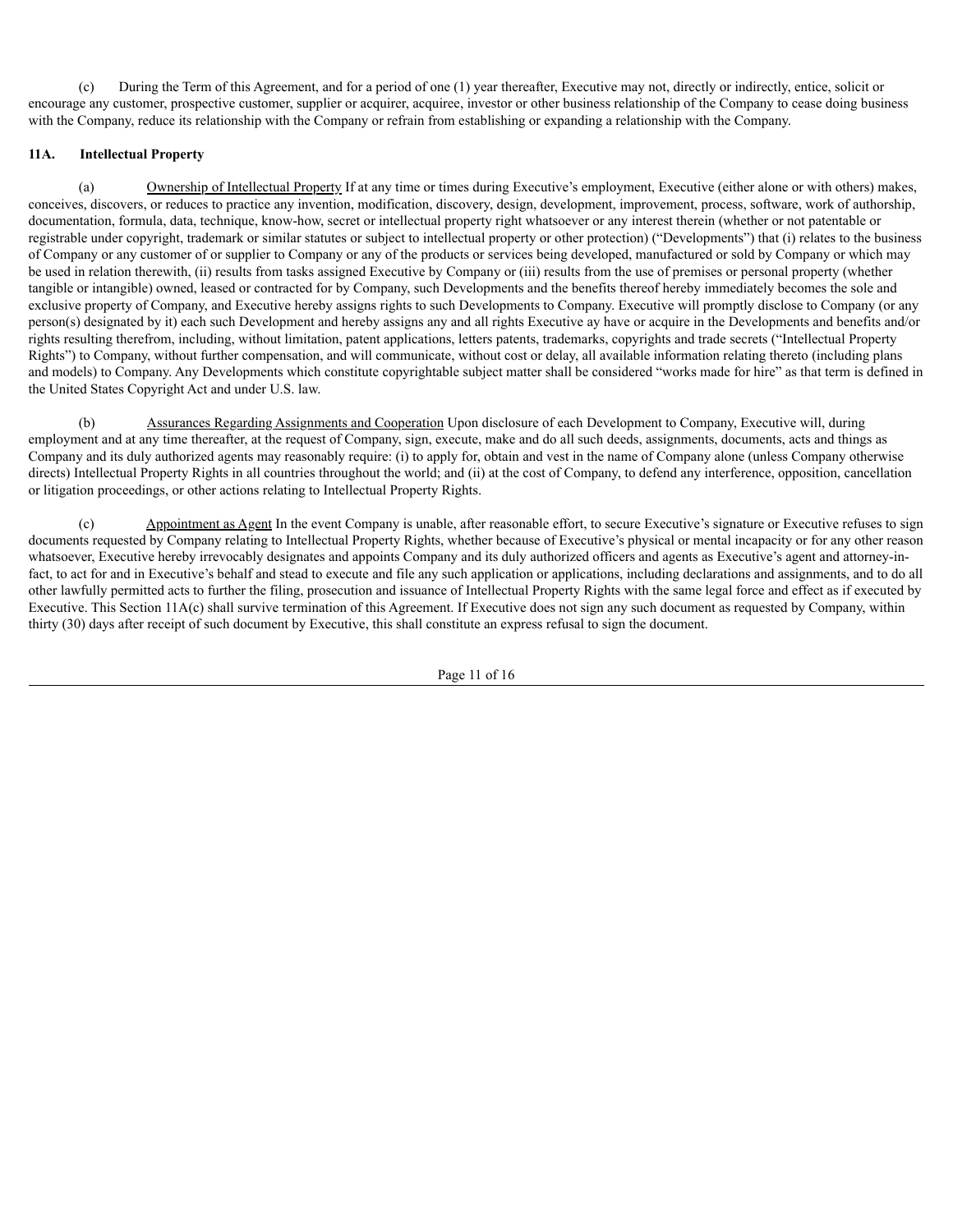(d) Excluded Developments Executive represents that the Developments identified in the schedule, if any, attached to this Agreement, constitute all the unpatented and uncopyrighted Developments which Executive has made or conceived prior to Executive's employment by Company, which Developments are excluded from this Agreement. Executive understands that it is necessary to list the title and a sufficient description of the Developments. If no Developments are listed, all Intellectual Property Rights created or authored by Executive prior to termination of this Agreement are acknowledged by Executive to be owned by Company.

(e) Obligation to Keep Company Informed During the period of Executive's employment and for six (6) months after termination of employment with Company, Executive will promptly disclose to Company fully and in writing all Developments authored, conceived or reduced to practice by Executive alone or jointly with others which relate to Company's business. In addition, Executive will promptly disclose to Company all patent applications filed by Executive or on Executive's behalf within a year after termination of employment. Company will keep in confidence and will use the information disclosed only for the purposes of determining ownership.

(f) Other Proprietary Rights Company shall own all proprietary rights in: (i) all clients of Company at the time of Executive's employment or who become clients of Company during the course of Executive's employment with Company and all records and lists of same; and (ii) all records, histories, work papers, computer files, personal and regular files concerning Company. Executive understands that all records and files, including e-mail and telephone communications, are considered the property of Company and Executive shall not assert any rights to confidentiality or rights of privacy concerning same.

#### **12. Withholdings**

The Company may withhold and deduct from any payments made or to be made pursuant to this Agreement all federal, state, local and other taxes as may be required pursuant to any applicable law or governmental regulation or ruling and any other deductions consented to in writing by Executive.

#### **13. Severability**

It is the desire of the parties hereto that this Agreement be enforced to the maximum extent permitted by law and should any provision contained herein be held unenforceable by a court of competent jurisdiction or arbitrator (pursuant to Section 15), the parties hereby agree and consent that such provision will be reformed to create a valid and enforceable provision to the maximum extent permitted by law; provided, however, if such provision cannot be reformed, it will be deemed ineffective and deleted from this Agreement without affecting any other provision of this Agreement.

Page 12 of 16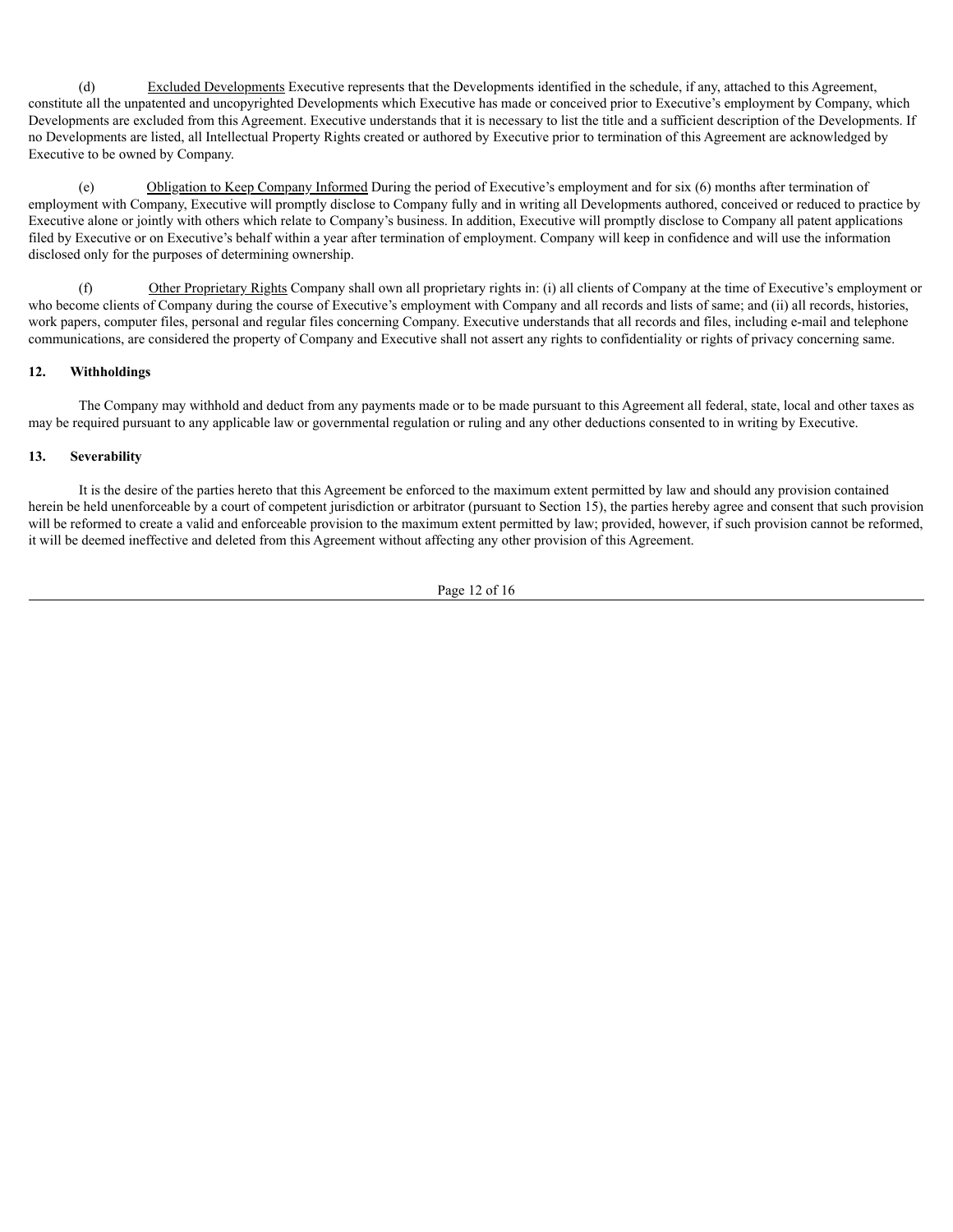#### **14. Title and Headings; Construction**

Titles and headings to Sections and paragraphs are for the purpose of reference only and will in no way limit, define or otherwise affect the provisions of this Agreement. Any and all Exhibits referred to in this Agreement are, by such reference, incorporated herein and made a part hereof for all purposes. The words "herein", "hereof", "hereunder" and other compounds of the word "here" will refer to the entire Agreement and not to any particular provision hereof. Both parties to this Agreement have approved all language in this Agreement and the language in this Agreement will not be strictly construed in favor of or against either party.

#### **15. Forum Selection and Attorneys' Fees**

Any legal or equitable actions filed by Executive or the Company to enforce the terms of this Agreement, or relating to any other legal or equitable issues that arise between Executive and the Company either during or after Executive's employment, shall exclusively be filed in an applicable state or federal court in the State of Colorado. Nothing in this paragraph precludes either party from seeking to remove a case filed in a state court in Colorado to a federal court in Colorado. In any such action, the court may order the payment of a party's costs and expenses associated with such action including, without limitation, expert fees and reasonable attorneys' fees, should the court or jury issue a final judgment in that party's favor, and the court/judge then determines (i) the party should be considered the "prevailing party" based on the Court's determination that the party prevailed on the most substantial contested issues, and (ii) the opposing party's claims or defenses lacked a good faith basis.

#### **16. Governing Law**

This Agreement and Release will be interpreted under, and governed by, the laws of the State of Colorado, without reference to conflict of laws principles.

#### **17. Entire Agreement and Amendment**

This Agreement contains the entire agreement of the parties with respect to Executive's employment and the other matters covered herein (except to the extent that other agreements are specifically referenced herein); moreover, this Agreement supersedes all prior and contemporaneous agreements and understandings, oral or written, between the parties hereto concerning the subject matter hereof and thereof. This Agreement may be amended, waived or terminated only by a written instrument executed by both parties hereto.

#### **18. Survival of Certain Provisions**

Wherever appropriate to the intention of the parties, the respective rights and obligations of the parties, including but not limited to the rights and obligations set forth in Sections 6 through 15, will survive any termination or expiration of this Agreement for any reason.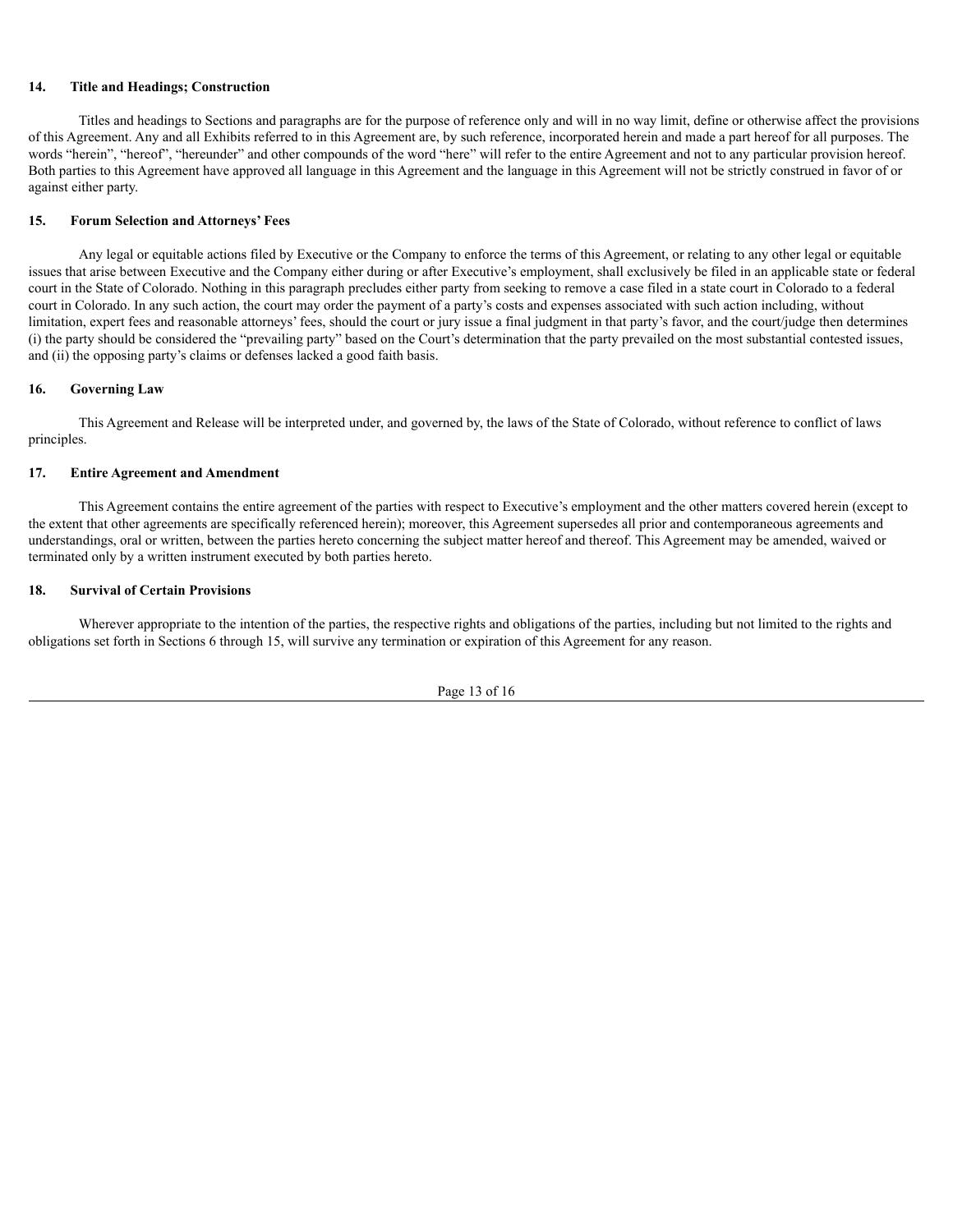#### **19. Waiver of Breach**

No waiver by either party of a breach of any provision of this Agreement by the other party, or of compliance with any condition or provision of this Agreement to be performed by such other party, will operate or be construed as a waiver of any subsequent breach by such other party or any similar or dissimilar provision or condition at the same or any subsequent time. The failure of either party to take any action by reason of any breach will not deprive such party of the right to take action at any time while such breach continues.

#### **20. Assignment**

Neither this Agreement nor any rights or obligations hereunder will be assignable or otherwise subject to hypothecation by Executive (except by will or by operation of the laws of intestate succession) or by the Company, except as follows. This Agreement shall bind any successor of the Company, its assets or its businesses (whether direct or indirect, by purchase, merger, consolidation or otherwise), in the same manner and to the same extent that the Company would be obligated under this Agreement if no succession had taken place. In the case of any transaction in which a successor would not by the foregoing provision or by operation of law be bound by this Agreement, the Company shall require such successor expressly and unconditionally to assume and agree to perform the Company's obligations under this Agreement, in the same manner and to the same extent that the Company would be required to perform if no such succession had taken place. The term "Company," as used in this Agreement, shall mean the Company as hereinbefore defined and any successor or assignee to the business or assets which by reason hereof becomes bound by this Agreement.

#### **21. Notices**

Notices provided for in this Agreement will be in writing and will be deemed to have been duly received: (a) when delivered in person or sent by facsimile or email transmission with receipt confirmed; (b) on the first business day after such notice is sent by recognized express overnight courier service or delivery service with signature by the recipient as established by the sender by evidence obtained from such courier; or (c) on the third business day following deposit in the United States mail, registered or certified mail, return receipt requested, postage prepaid and addressed, to the following address, as applicable:

- (a) If to Company, addressed to: 6950 South Potomac Street, Suite #300, Centennial, Colorado, 80112; Attn: President and CEO;
- (b) If to Executive, addressed to: 1127 Clear Sky Way, Castle Rock, Colorado 80109; or
- (c) To such other address as either party may have furnished to the other party in writing in accordance with this Section 21.

Page 14 of 16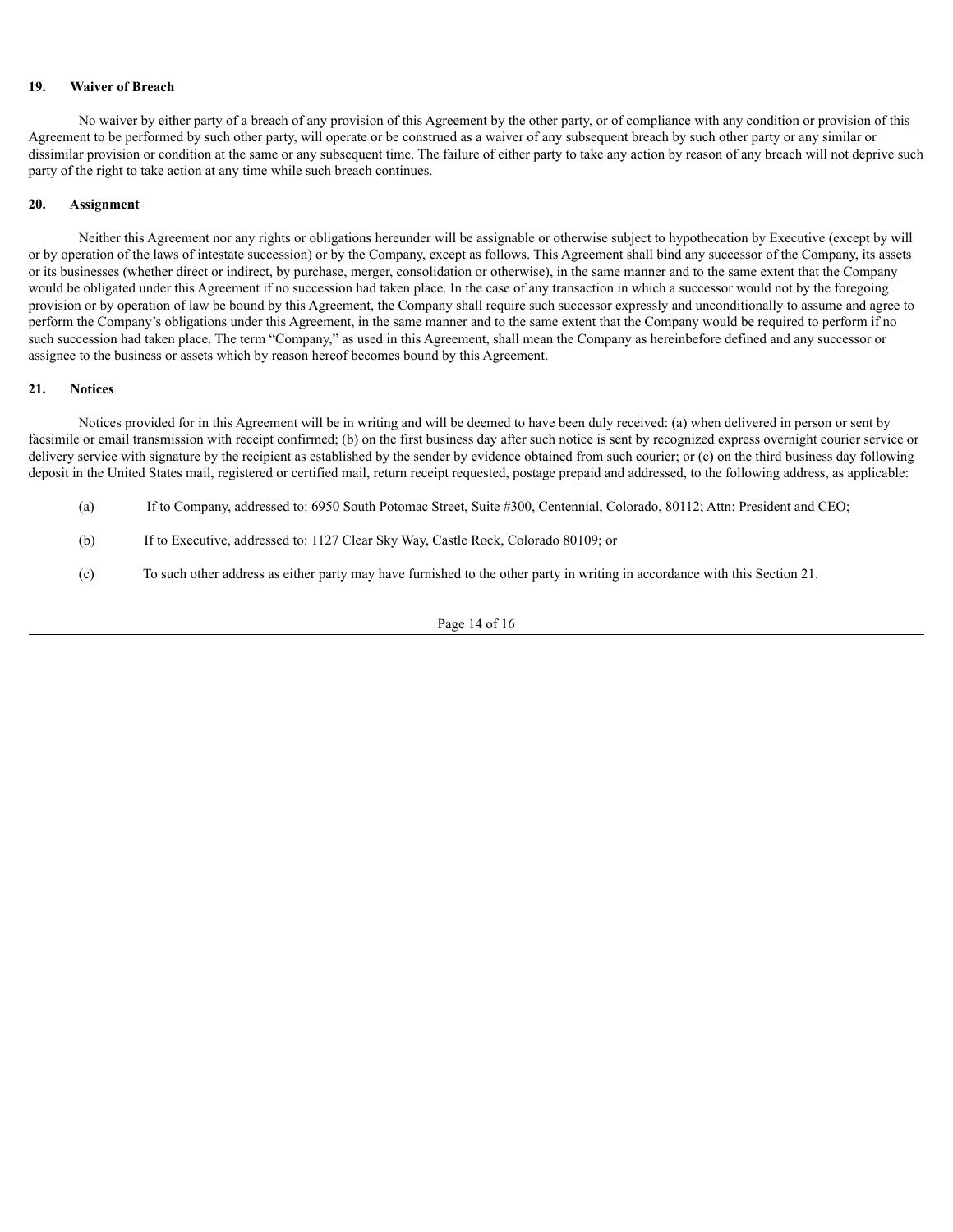#### **22. Counterparts**

This Agreement may be executed in any number of counterparts, each of which when so executed and delivered will be an original, but all such counterparts will together constitute one and the same instrument. Each counterpart may consist of a copy hereof containing multiple signature pages, each signed by one party, but together signed by both parties.

#### **23. Other Definitions**

The parties agree that as used in this Agreement the following terms will have the following meanings: an "affiliate" of a person means any person directly or indirectly controlling, controlled by, or under common control with, such person; the terms "controlling, controlled by, or under common control with" mean the possession, directly or indirectly, of the power to direct or influence or cause the direction or influence of management or policies (whether through ownership of securities or other ownership interest or right, by contract or otherwise) of a person; the term "person" means a natural person, partnership (general or limited), limited liability Company, trust, estate, association, corporation, custodian, nominee, or any other individual or entity in its own or any representative capacity, in each case, whether domestic or foreign.

#### **24. Section 409A**

(a) This Agreement is intended to comply with Section 409A of the Internal Revenue Code, as may be amended, and the regulations and guidance promulgated thereunder ("Section 409A"), to the extent applicable. Payments under the Agreement are intended to be exempt from Section 409A under the "short term deferral" exemption, to the maximum extent applicable, and then under the "separation pay" exemption, to the maximum extent applicable. Notwithstanding anything in this Agreement to the contrary, payments may only be made under this Agreement upon an event and in a manner permitted by Section 409A, to the extent applicable. As used in the Agreement, the term "termination of employment," "resignation" or words of similar import shall mean Executive's separation from service with the Company within the meaning of Section 409A. In no event may Executive, directly or indirectly, designate the calendar year of a payment. For purposes of Section 409A, each payment hereunder shall be treated as a separate payment and the right to a series of payments shall be treated as the right to a series of separate payments. All reimbursements and in-kind benefits provided under the Agreement shall be made or provided in accordance with the requirements of Section 409A.

(b) Notwithstanding anything herein to the contrary, if payment of any amount subject to Section 409A is triggered by a separation from service that occurs while Executive is a "specified employee" (as defined by Section 409A), and if such amount is scheduled to be paid within six (6) months after such separation from service, the amount shall accrue without interest and shall be paid the first business day after the end of such six-month period, or, if earlier, within sixty (60) days following Executive's death. If any payments are postponed due to such requirements, such postponed amounts will be paid in a lump sum to Executive on the first payroll date that occurs after the date that is six months following Executive's separation of service with the Company without interest.

Page 15 of 16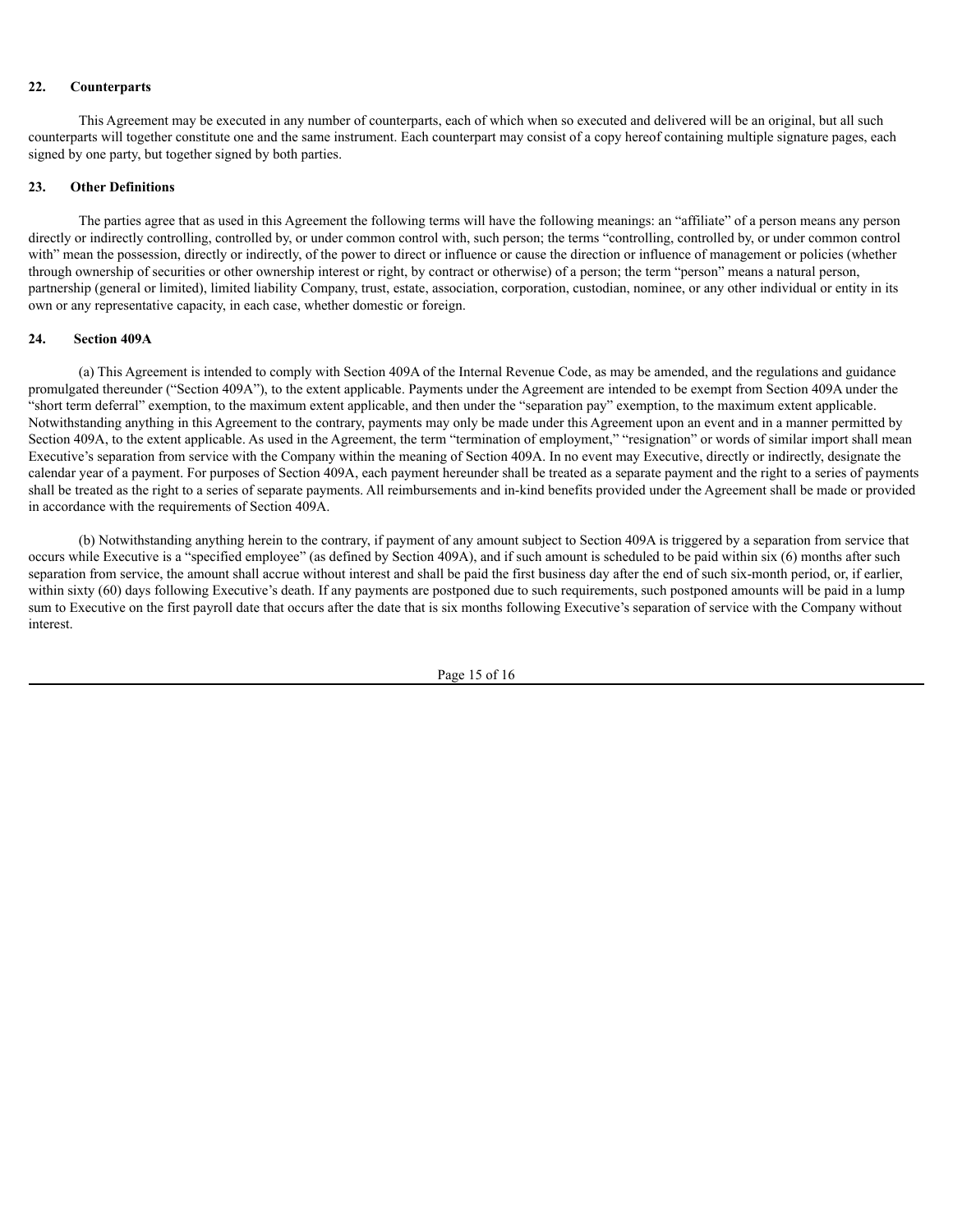#### **25. Full Settlement**

The Company's obligations, if any, to make payments to Executive under Section 7 will not be reduced by any failure of Executive to seek other employment. The payments under Section 7 will not be reduced if Executive obtains other employment.

#### **26. Indemnification and Directors and Officers Insurance**

In Executive's capacity as a director, officer, or employee of the Company or serving or having served any other entity as a director, officer, or employee at the Company's request, Executive shall be indemnified and held harmless by the Company to the fullest extent allowed by law, the Company's Certificate of Incorporation and Bylaws, from and against any and all losses, claims, damages, liabilities, expenses (including legal fees and expenses), judgments, fines, settlements and other amounts arising from any and all claims, demands, actions, suits or proceedings, civil, criminal, administrative or investigative, in which Executive may be involved, or threatened to be involved, as a party or otherwise by reason of Executive's status, which relate to or arise out of the Company and such other entities, their assets, business or affairs, if in each of the foregoing cases, (i) Executive acted in good faith and in a manner Executive believed to be in the best interests of the Company, and, with respect to any criminal proceeding, had no reasonable cause to believe Executive's conduct was unlawful, and (ii) Executive's conduct did not constitute gross negligence or willful or wanton misconduct. The Company shall advance all reasonable expenses incurred by Executive in connection with the investigation, defense, settlement or appeal of any civil or criminal action or proceeding referenced in this Section, including but not necessarily limited to, reasonable fees of legal counsel, expert witnesses or other litigation-related expenses; however, any such advance of reasonable expenses shall be recoverable by the Company if a court of competent jurisdiction determines that the Executive was not subject to the indemnification addressed in this Section 27.

Executive and the Company have executed this Agreement to be effective for all purposes as of the Effective Date.

/s/ Steven M. Cates /s/ Terence J. Cryan

#### **EXECUTIVE: WESTWATER RESOURCES, INC.:**

Steven M. Cates Terence J. Cryan Executive Chairman of the Board Westwater Resources, Inc.

Page 16 of 16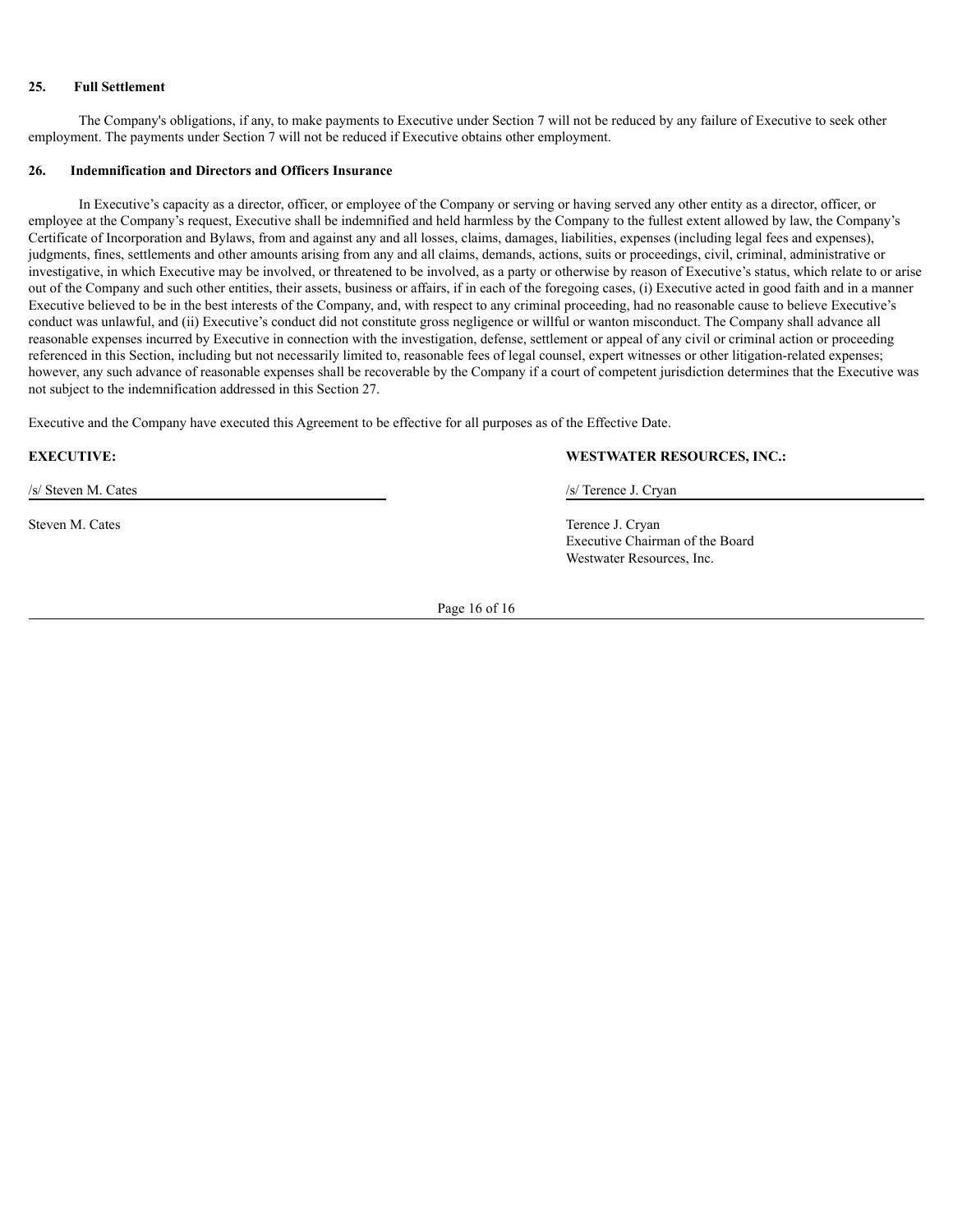

June 20, 2022

#### <span id="page-21-0"></span>*Via email transmission to jvigil@westwaterresources.net*

Jeffrey L. Vigil 6580 South Billings Way Centennial, Colorado 80111

Dear Mr. Vigil;

The purpose of this letter agreement ("Agreement and Release") is to confirm that, by mutual agreement, your employment with Westwater Resources, Inc. ("WWR" or the "Company") will cease in all capacities at 5:00 pm mountain daylight time on Friday, August 26, 2022. This Agreement and Release sets forth the terms of your separation from employment in accordance with your Employment Agreement dated June 11, 2013 (as amended on May 22, 2017) (collectively "the Employment Agreement"), and the special separation provisions being offered to you in this letter. This Agreement and Release shall serve as the "Notice of Termination" discussed in Paragraph 6(e) of the Employment Agreement. Your termination will be considered a resignation pursuant to Paragraph 6(c)(2) of the Employment Agreement.

#### **1. STANDARD SEPARATION PROVISIONS 1**

- a. Your last day of employment will be Friday, August 26, 2022 (the "Termination Date"). Your resignation becomes effective at 5:00 pm mountain time on that day.
- b. Effective on the Termination Date you resign as the Company's Chief Financial Officer ("CFO") and Vice President Finance, and you resign as a director and/or officer from any of the Company's subsidiaries. You agree to cooperate with the Company to take all actions reasonably necessary or appropriate to effectuate your resignation from these and any other positions, including but not limited to resignation as a designated Trustee of the WWR 401(k) Plan.
- c. You will receive your accrued and unpaid salary, less applicable withholdings and deductions, through the Termination Date.
- d. You agree that you have no entitlement to any bonus (cash or stock) that may be payable with respect to the 2022 fiscal year or any future fiscal years.
- e. You will receive a lump-sum payment, less applicable withholdings and deductions, for the value of the unused vacation time you have accrued and to which you are entitled under the Company's vacation policy.

<sup>1</sup> The Standard Separation Provisions described in Paragraph 1 will apply regardless of whether you sign this Agreement and Release.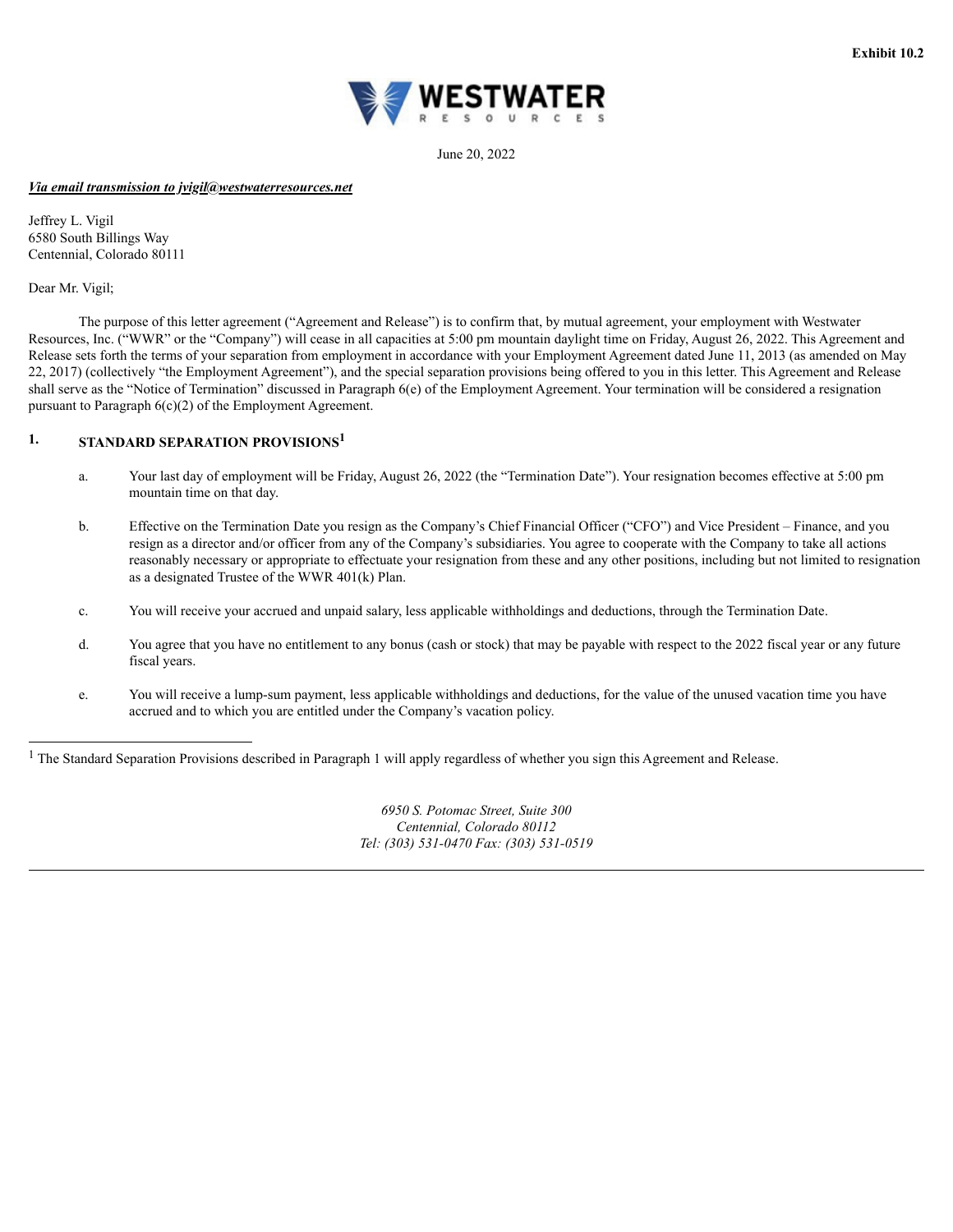

- f. You will be given the opportunity to purchase the Medical and Dental Plan coverage for which you are eligible through the Consolidated Omnibus Reconciliation Act ("COBRA") for a period of up to 18 months at your own expense. You shall be solely responsible for any COBRA premiums. You will receive the appropriate COBRA application form and information regarding rates and period of coverage in the near future. Please note that at the end of the month within which your last day of employment occurs, your current coverage will be terminated. However, upon the completion and processing of your COBRA application, coverage will be retroactively reinstated.
- g. You will be provided with information describing your options under the Company 401(k) Savings Plan, your option for continuing life insurance coverage, and the termination of your short term and long-term disability benefits if any.
- h. Other than as set forth in Paragraphs a-e above, the Company shall have no other financial obligations to you under any compensation or benefit plan, program or policy and your participation in the Company compensation and benefit plans, programs and policies shall cease as of the Termination Date.
- i. If the Company receives requests for references from prospective employers, it will provide only dates of employment and positions held.
- j. Upon your termination, you must immediately return to the Company all Company property, including all notes, reports, plans, keys, security cards and/or identification cards, customer lists, product information and other documents (including all copies) and property including computer equipment, and cellular phones that were created, developed, generated or received by you during your employment or that are the property of the Company, whether or not such items are confidential to the Company.
- k. You are reminded of your continuing legal and contractual obligations, including without limitation those set forth in the Employment Agreement**,** not to use or disclose any secret, confidential, or proprietary information or documents of the Company for any purpose following the termination of your employment with the Company. Specifically, you are not to disclose, nor use for your benefit or the benefit of any other person or entity, any information received from WWR or its subsidiaries (individually or collectively a "WWR Company"), which is confidential or proprietary and: (i) which has not been disclosed publicly by an WWR Company; (ii) which is otherwise not a matter of public knowledge; or (iii) which is a matter of public knowledge but you know or have reason to know that such information became a matter of public knowledge through an unauthorized disclosure. Proprietary or confidential information includes information the unauthorized disclosure or use of which would reduce the value of such information to the Company. Such information includes, without limitation, any Company customer and supplier lists, trade secrets, intellectual property, confidential information about (or provided by) any customer or prospective or former customer or business partner of the Company, information concerning the Company's business or financial affairs (including its books and records, commitments, procedures, plans, strategies, inventions, and prospects), products developed or in development by the Company, securities positions, or current or prospective transactions or business of the Company.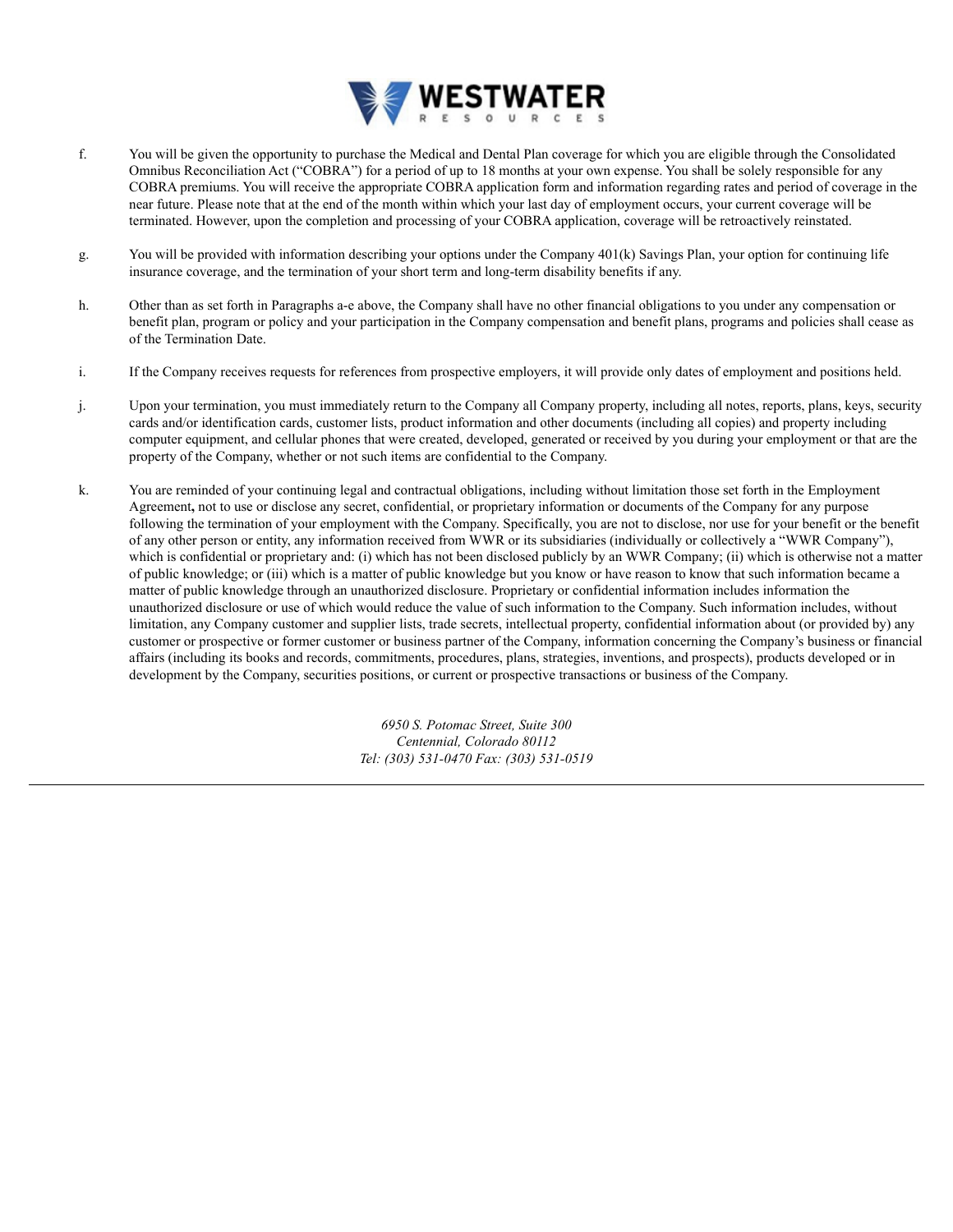

#### **2. SPECIAL SEPARATION PROVISIONS**

If you agree to the terms set forth in Paragraph 3 below by timely signing (and not revoking) this Agreement and Release, and in consideration of the obligations you assume in Paragraph 3 and the other agreements made by you under this Agreement and Release (and your continuing obligations under your Employment Agreement, as outlined therein), the Company agrees that in addition to the provisions contained in Paragraph 1 above you will receive the following consideration:

- a. A severance payment in the form of cash totaling \$55,485. Such amount, which shall be paid out of payroll and is subject to applicable payroll deductions, will be paid in the form of a lump sum on the Termination Date on condition that you have not revoked the Agreement and Release within the revocation period discussed in Paragraph 6(f).
- b. Those unvested, time-based shares that you were granted under the Company's long-term incentive ("LTI") plan for 2020 totaling 3,820 shares of WWR common stock, for 2021 totaling 7,037 shares of WWR common stock, and for 2022 totaling 40,342 shares of WWR common stock, which collectively total 51,199 shares of WWR common stock will be considered vested on the Termination Date (or as soon as reasonably possible thereafter) on condition that you have not revoked the Agreement and Release within the revocation period discussed in Paragraph 6(f). You agree to assume any and all financial liability for the payment of any and all federal, state and/or local taxes associated with such shares, and you acknowledge and agree that the Company shall not provide you with a treasury option for the payment of some or all such taxes. Upon their vesting, such shares will be issued free and clear of any and all restrictions; however, your ability to disposition such shares by way of sale or transfer shall be subject to WWR's black-out trading policy for ninety (90) days following your termination date.
- c. In addition to the provisions addressed in Paragraph 1.f above, the Company will pay your COBRA premiums for yourself and your spouse through the end of the plan year that expires on February 28, 2023.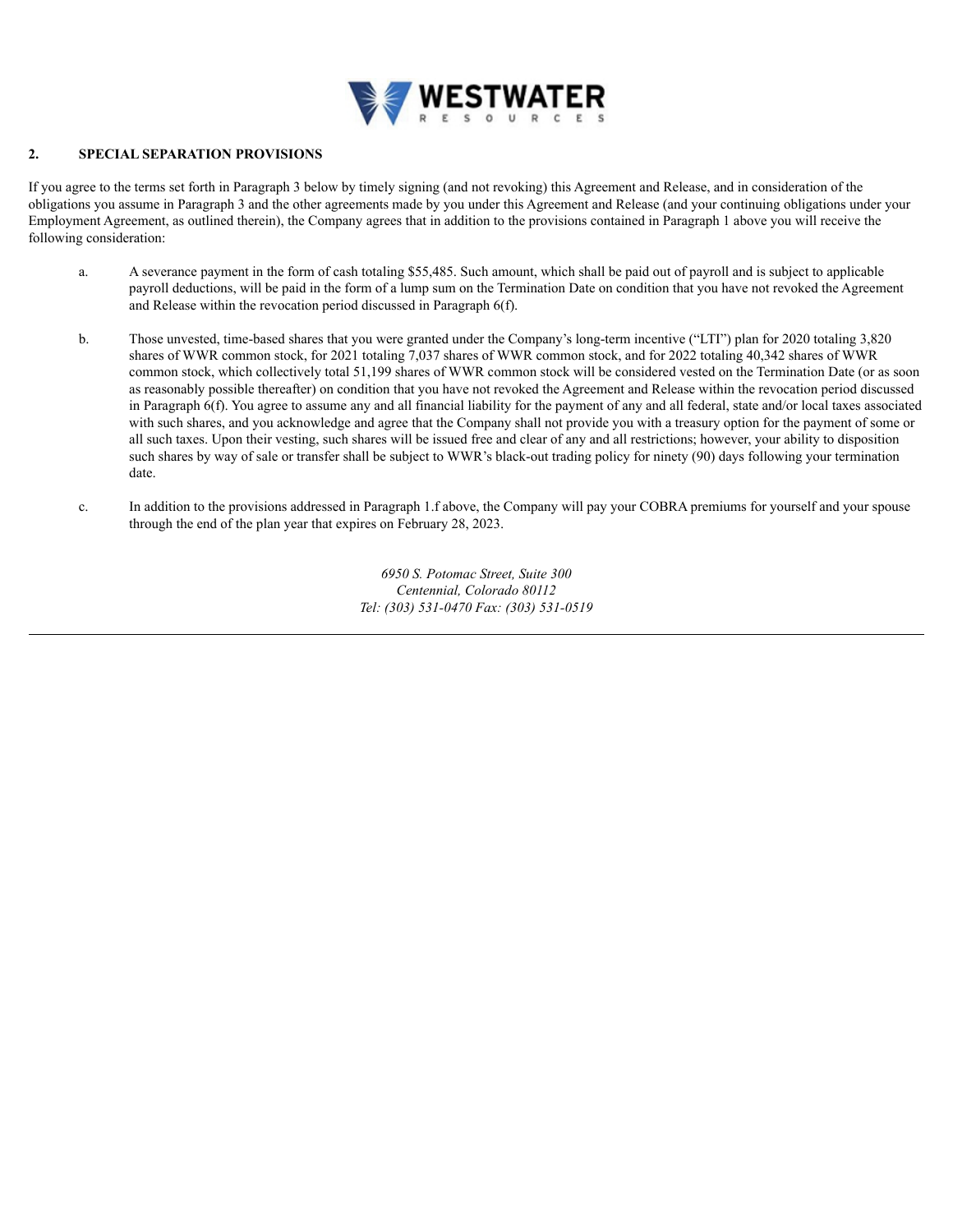

d. The expiration date of any vested WWR options held by you will be extended to 90 days after the Termination Date.

#### **3. WAIVER OF RIGHTS**

In exchange for the consideration described in Paragraph 2 above, including all subparts, you agree as follows:

- a. to release and forever discharge the Company, its subsidiaries and affiliates and their parent organizations, predecessors, successors, officers, directors, employees, agents, attorneys, associates and employee benefit plans (the "Releasees") from all claims, demands or causes of action arising out of facts or occurrences prior to the date of this Agreement and Release, whether known or unknown to you. You agree that this release of claims is intended to be broadly construed so as to resolve any pending and potential disputes between you and the Company that you have up to the date of this Release, whether such disputes are known or unknown to you, including, but not limited to, claims based on express or implied contract; any action arising in tort, including, but not limited to libel, slander, defamation, intentional infliction of emotional distress, or negligence; any or all claims for wrongful discharge; and any and all claims based on the Age Discrimination in Employment Act; Title VII of the Civil Rights Act of 1964 as amended; the Civil Rights Acts of 1866 and 1871; the Employee Retirement Income Security Act; the Family and Medical Leave Act; the Americans With Disabilities Act; the Occupational Safety and Health Act; the Immigration Reform and Control Act; the Fair Labor Standards Act of 1938 as amended; the Occupational Safety and Health Act; Section 806 of the Sarbanes-Oxley Act of 2002; the Colorado Anti-Discrimination Act; the Colorado Wage Act; the Colorado Healthy Families and Workplaces Act; the Colorado Equal Pay for Equal Work Act; the Colorado Equal Pay Transparency Rules; the Colorado Overtime and Minimum Pay Standards Order; the Colorado Wage Protection Rules; the Colorado Whistleblower, Anti-retaliation, Non-interference, and Notice-giving Rules; and other applicable federal, state or local law, regulation, ordinance or order, and including all claims for, or entitlement to, attorneys' fees.
- b. You expressly agree that you shall be responsible for remitting to federal, state and/or local tax authorities your share of any applicable taxes due from the payments set forth in this Agreement and Release, to the extent that such taxes have not been withheld from said payments and remitted on your behalf, and shall hold the Company harmless and indemnify it for any liability, costs and expenses (including attorney's fees arising from your failure to remit your share of any applicable taxes), caused by any tax authority relating in any way to the tax treatment of the payment made pursuant to this Agreement and Release.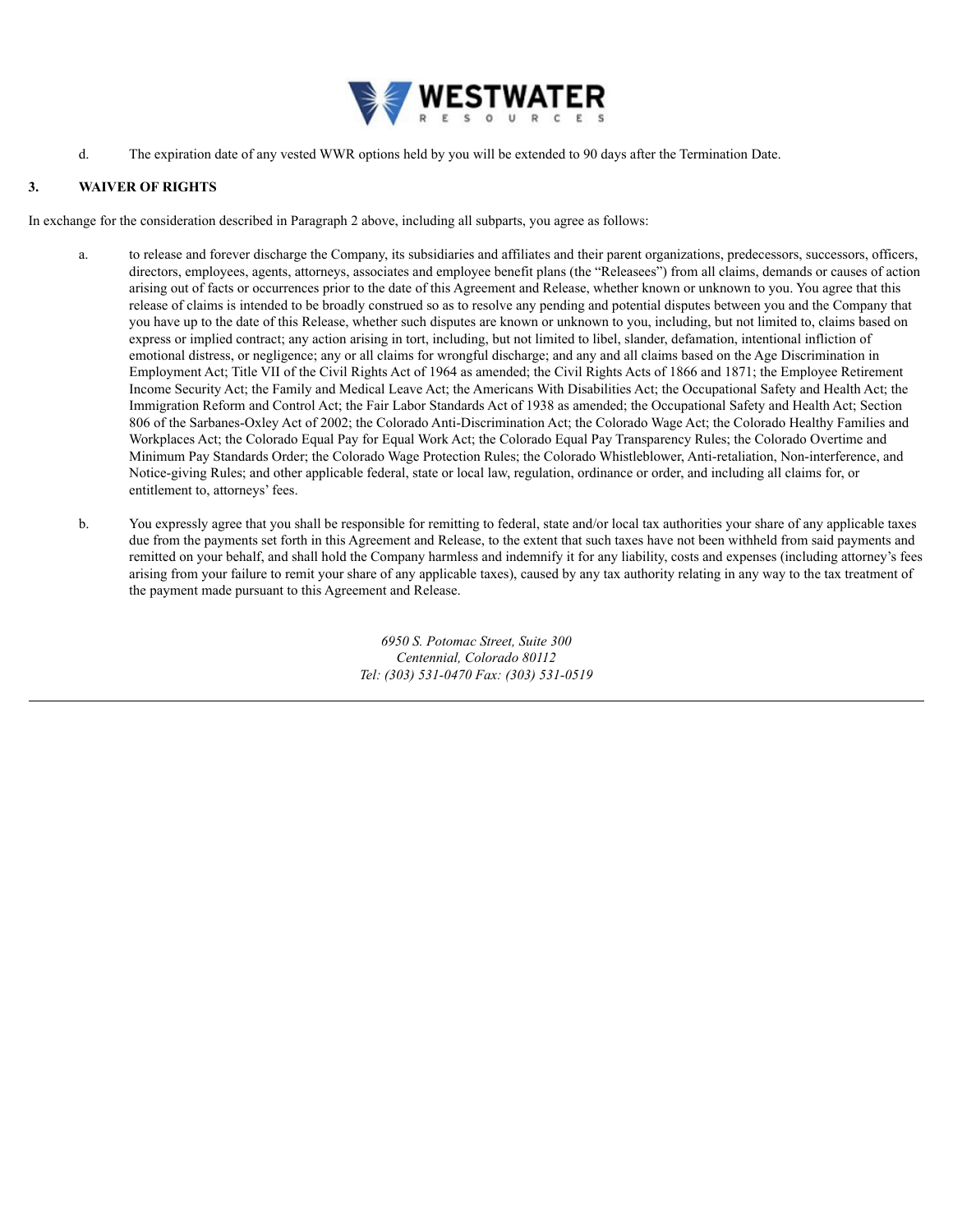

- c. In further consideration of this Agreement and Release, you agree to refrain from any publication or any type of communication, oral or written, of a defamatory or disparaging statement pertaining to the Company, its corporate parent(s) and affiliates, or their respective past, present and future officers, agents, directors, supervisors, employees or representatives, except as otherwise required by law. The Company shall direct its current executive officers and directors not to make any disparaging remarks or otherwise take any action that could reasonably be anticipated to cause damage to your reputation, or otherwise make remarks that may reflect negatively upon you. Notwithstanding the foregoing provision, you and the Company may testify truthfully pursuant to compulsory process. You agree to provide the General Counsel of the Company with written notice within five (5) business days of your receipt of any subpoena or other order by court or agency to testify. The breach of this paragraph shall not affect the continuing validity or enforceability of this Agreement and Release.
- d. If you breach or challenge the enforceability of this Agreement and Release in a court of law or before any administrative agency, except as provided in Paragraph 7, you acknowledge that you will reimburse the Company for any monetary consideration previously received by you under this Agreement and Release, and you agree to pay reasonable attorneys' fees and costs incurred by the Company in the collection and in enforcement of this Agreement and Release. Note, however, that this provision shall not apply to any charge, complaint, or claim you may make under the Age Discrimination in Employment Act, 29 U.S.C. § 621 *et seq.*
- e. You agree that you shall not at any time in the future apply or reapply for work with the Company or any of the persons or entities released in subparagraph (a) hereof, whether as an employee, contractor, or consultant, and that the Company may reject any application you might make without liability, pursuant to this paragraph.
- f. You shall cooperate fully with the Company in its defense of, or other participation in, any administrative, judicial or other proceeding ("Action") arising from any charge, complaint or other action that has been or may be filed against the Company or any of its affiliates. You agree, unless precluded by law, to inform the General Counsel of the Company promptly, in writing, but in no event later than five (5) business days, if you are asked to participate (or otherwise become involved) in any Action involving such claims or potential claims.
- **4.** This Agreement and Release shall not be construed as an admission by the Company of any wrongdoing or any violation of federal, state or local law, and the Company specifically disclaims any wrongdoing against, or liability to you.
- **5.** You affirm that you have not filed or caused to be filed, and currently are not a party to any claim, complaint, or action against the Company in any forum or form. You further affirm that you have been paid and/or have received all leave (paid or unpaid), compensation, wages, bonuses, commissions, and/or benefits to which you may be entitled and that no other leave (paid or unpaid), compensation, wages, bonuses, commissions and/or benefits are due to you, except as provided in this Agreement and Release. You furthermore affirm that you have no known workplace injuries or occupational diseases and have been provided and/or have not been denied any leave requested under any applicable family and medical leave laws.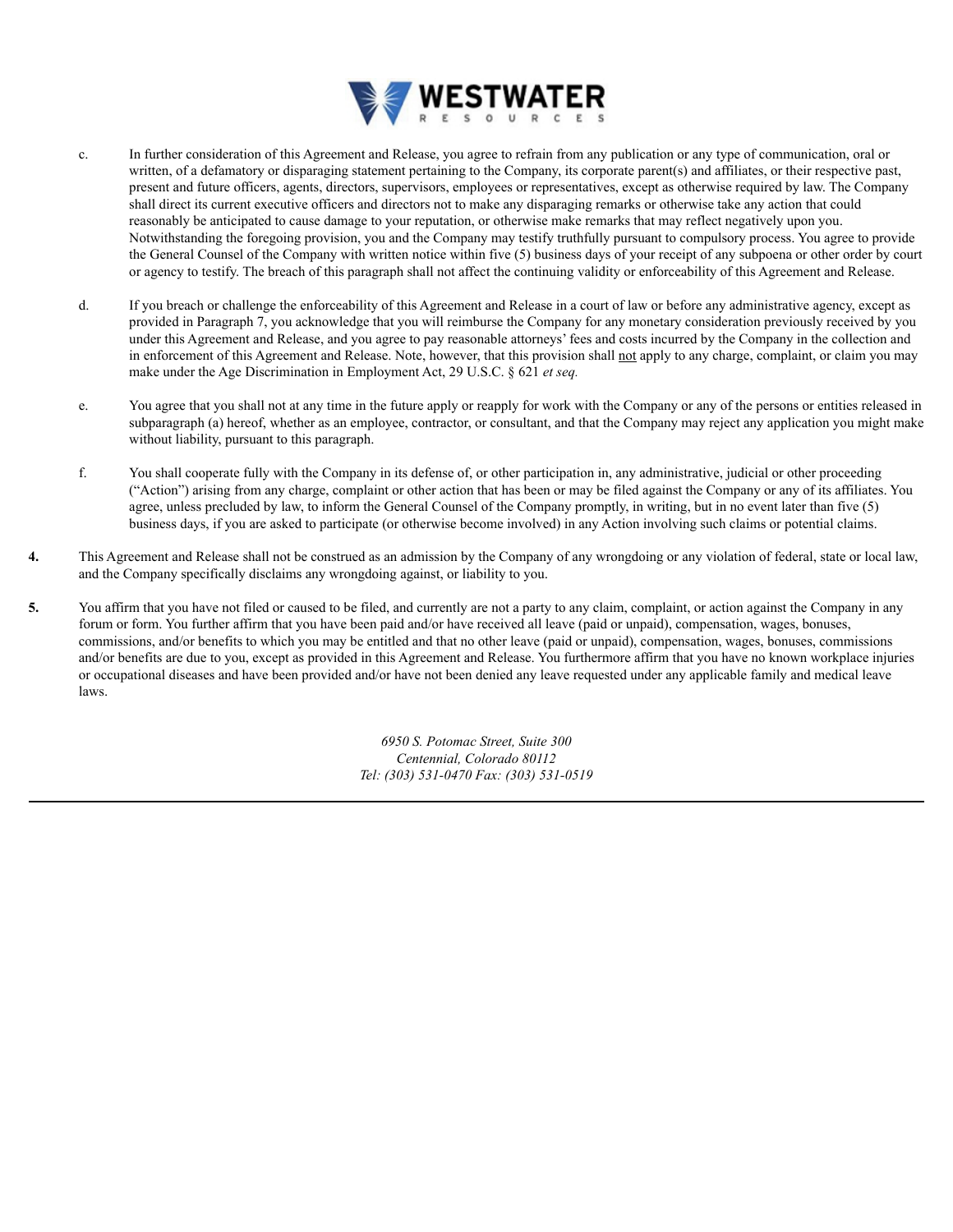

- **6.** You acknowledge and agree as follows:
	- a. the payments and other benefits provided to you under Paragraph 2 of this Agreement and Release exceed the nature and scope of that to which you would otherwise have been entitled to receive from the Company and constitute adequate consideration for your promises herein;
	- b. you acknowledge that, before signing this Agreement and Release, you were given an adequate period of time to consider this Agreement and Release;
	- c. you waive any right you might have to additional time beyond this 21-day consideration period within which to consider this Agreement and Release;
	- d. you have read and understand this Agreement and Release in its entirety, including the waiver of rights under the Age Discrimination in Employment Act;
	- e. you have been advised by the Company to consult with an attorney before signing this Agreement and Release and this paragraph constitutes such advice in writing;
	- f. for a period of seven (7) calendar days following your execution of this Agreement and Release, you may revoke this Agreement and Release by providing written notification to the Company's General Counsel and Secretary at 6950 South Potomac Street, Suite 300, Centennial, Colorado, 80112, with a copy sent via email message to jlawrence@westsaterresources.net, and the Agreement and Release shall not become effective or enforceable until the seven-day revocation period has expired; and
	- g. you enter into this Agreement and Release knowingly and voluntarily, without duress or reservation of any kind, and after having given the matter full and careful consideration.
	- **7.** Nothing in this Agreement prohibits or restricts you (or your attorney), without prior notice to the Company, from filing a charge, complaint, or claim with; providing any information or testimony to; communicating with; or participating in any inquiry, investigation, or proceeding by any government agency regarding any allegations of any possible violation of any federal, state, or local law, rule, or regulation. By executing this Agreement, you waive the right to recover any damages, remedies, or other relief for you personally from the Company in any proceeding before such government agencies or in any proceeding brought by such government agencies on your behalf, except as permitted by law, although nothing in this Agreement prevents you from receiving a monetary award from a government-administered whistleblower award program for providing information directly to a government agency. You may provide information pursuant to any valid subpoena or other court order or legal obligation, provided that you first promptly notify the General Counsel of the Company, in writing, but in no event later than five (5) business days, of the proposed disclosure in order to provide Company a reasonable opportunity to seek a protective order; however, this notice provision expressly excludes any grand jury subpoena served on you.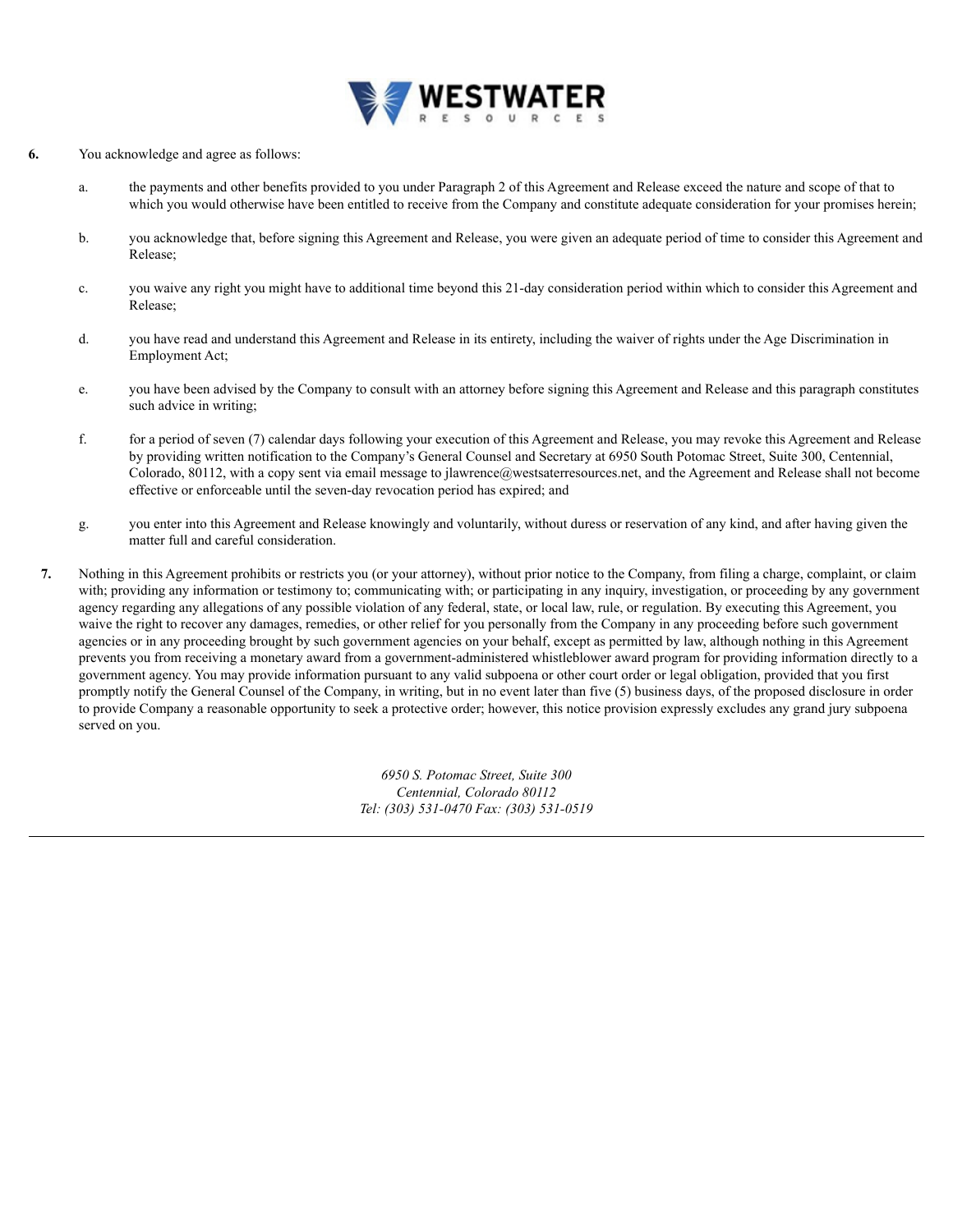

- **8.** You affirm, covenant, and warrant you are not a Medicare beneficiary and are not currently receiving, have not received in the past, will not have received at the time of payment pursuant to this Agreement, and have not applied for or sought Social Security Disability or Medicare benefits. In the event any statement in the preceding sentence is incorrect (for example, but not limited to, if you are a Medicare beneficiary, etc.), the following sentences (i.e., the remaining sentences of this paragraph) apply. You affirm, covenant, and warrant you have made no claim for illness or injury against, nor are you aware of any facts supporting any claim against, the Releasees under which they could be liable for medical expenses incurred by you before or after the execution of this Agreement and Release. Further, you are aware of no medical expenses that Medicare has paid and for which the Releasees are or could be liable now or in the future. You agree and affirm that, to the best of your knowledge, no liens of any governmental entities, including those for Medicare conditional payments, exist. You will indemnify, defend, and hold the Releasees harmless from Medicare claims, liens, damages, conditional payments, and rights to payment, if any, including attorneys' fees, and you further agree to waive any and all future private causes of action for damages pursuant to 42 U.S.C. § 1395y(b)(3)(A) et seq.
- **9.** This Agreement and Release contains the entire agreement between you and the Company concerning your separation from employment.
- **10.** This Agreement and Release shall be construed and enforced in accordance with Colorado law, to the extent not governed by federal law.
- **11.** Any legal or equitable actions filed by you or the Company to enforce the terms of this Agreement and Release, or relating to any other legal or equitable issues that arise between you and the Company, shall exclusively be filed in federal or state court in Colorado.
- **12.** In the event any portion of this Agreement and Release is deemed to be invalid or unenforceable, that portion will be deemed omitted and the remainder of this Agreement and Release will remain in full force and effect, except that if the Release in Paragraph 3 is deemed invalid, you are responsible for repayment of the consideration described in Paragraph 2 if you and the Company cannot agree on a valid general release of all claims (unless the Company, in its sole discretion, determines not to require repayment).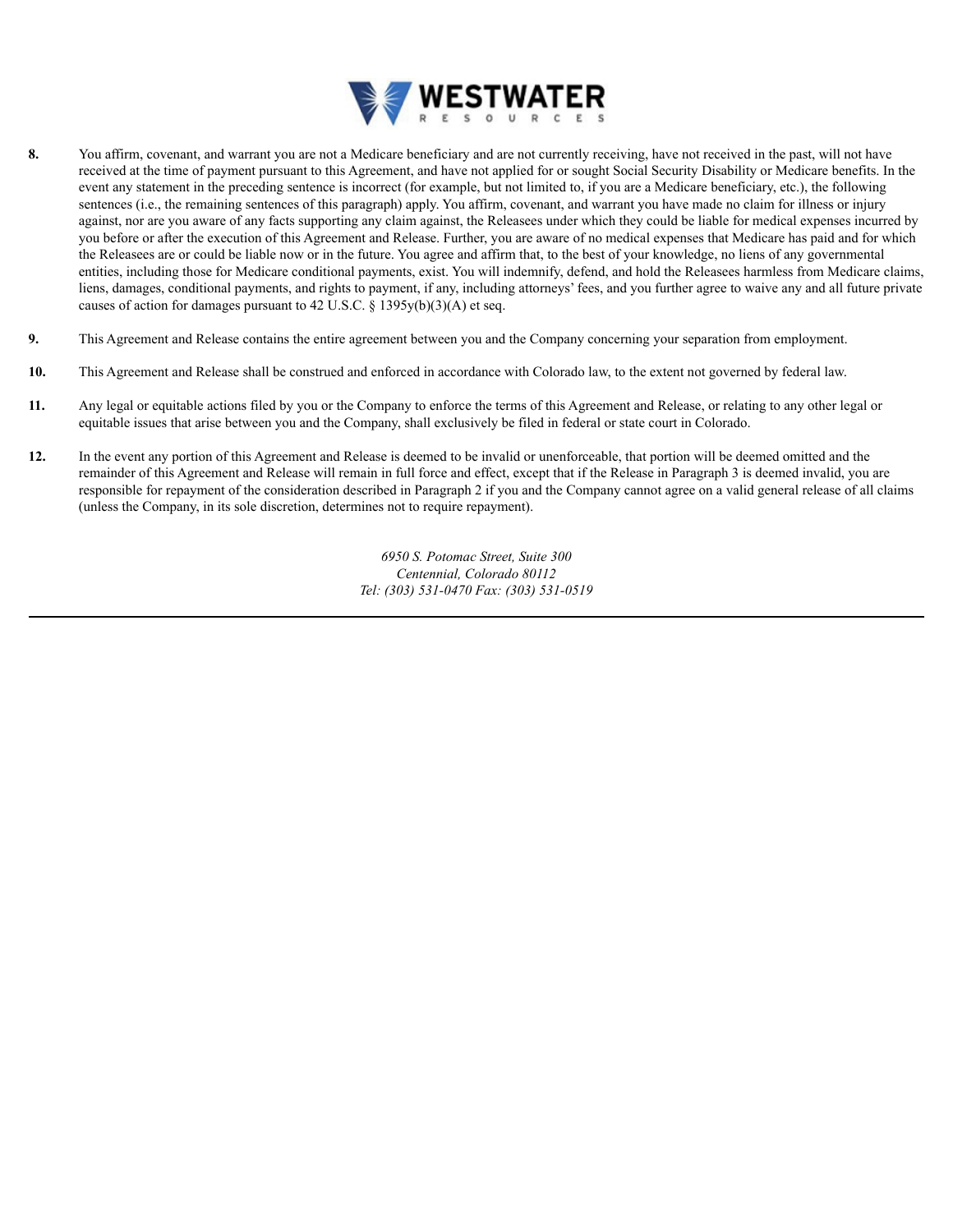

- **13.** This Agreement is intended to comply with, or be exempt from, Section 409A of the Internal Revenue Code, as may be amended, and the regulations and guidance promulgated thereunder ("Section 409A"). To the extent that any amounts payable in accordance with this Agreement are subject to Section 409A, this Agreement shall be interpreted and administered in such a way as to comply with Section 409A to the maximum extent possible. As used in the Agreement, the term "termination of employment," "resignation" or words of similar import shall mean a separation from service with the Company within the meaning of Section 409A. In no event may you, directly or indirectly, designate the calendar year of a payment. Notwithstanding anything herein to the contrary, if payment of any amount subject to Section 409A is triggered by a separation from service that occurs while you are a "specified employee" (as defined by Section 409A), and if such amount is scheduled to be paid within six months after such separation from service, the amount shall accrue without interest and shall be paid the first business day after the end of such six-month period, or, if earlier, within sixty (60) days following Executive's death. You shall be solely responsible for the tax consequences with respect to all amounts payable under this Agreement, and in no event shall the Company have any responsibility or liability if this Agreement does not meet any applicable requirements of Section 409A.
- **14.** This Agreement may be executed in one or more counterparts, which together shall constitute a valid and binding agreement.

If you agree to the terms set forth above, please sign the next page and return the original of the entire document in the envelope provided.

Westwater Resources, Inc.

By: /s/ Terence J. Cryan

Terence J. Cryan Executive Chairman of the Board of Directors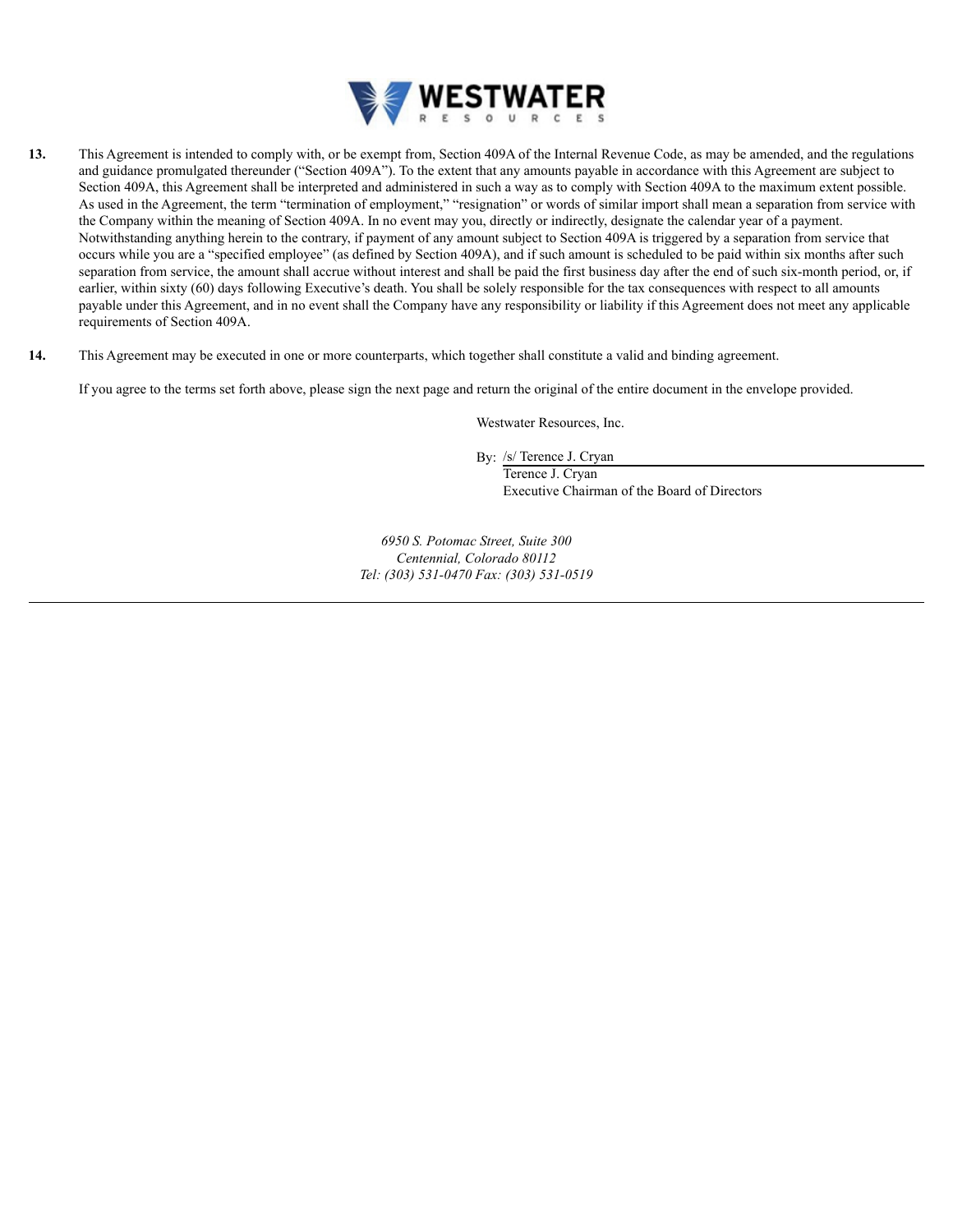

#### **PLEASE READ THE FOREGOING AGREEMENT CAREFULLY BEFORE SIGNING. THIS AGREEMENT INCLUDES A RELEASE OF ALL CLAIMS, WHETHER KNOWN OR UNKNOWN, YOU MAY HAVE IN CONNECTION WITH YOUR EMPLOYMENT WITH THE COMPANY INCLUDING, BUT NOT LIMITED TO, THE TERMINATION THEREOF.**

/s/ Jeffrey L. Vigil

Jeffrey L. Vigil

Dated: June 20, 2022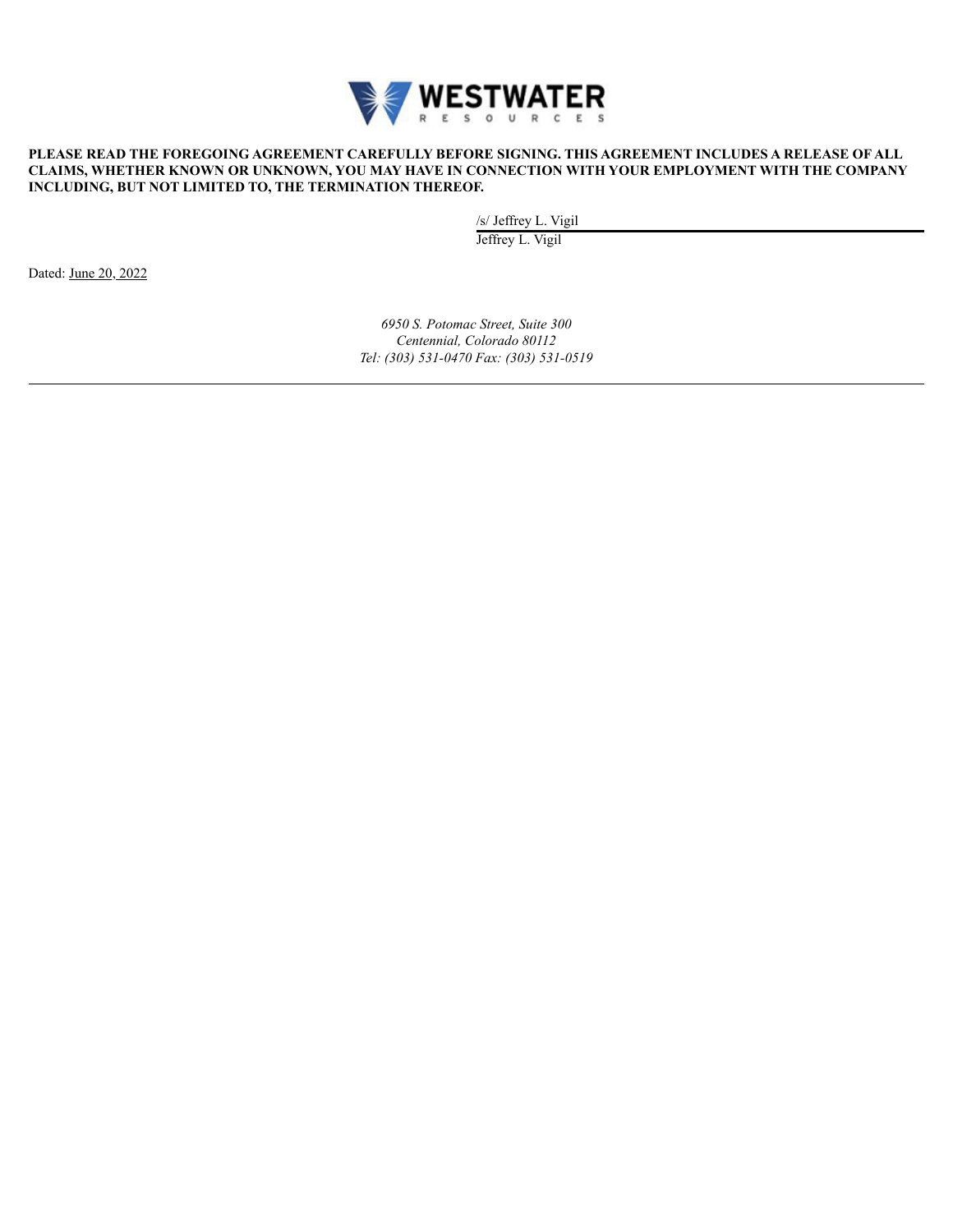

#### **WESTWATER RESOURCES ANNOUNCES EXECUTIVE MANAGEMENT CHANGES**

#### **CFO Jeffrey Vigil to retire on August 26, 2022 Board elects Steven Cates as new CFO**

<span id="page-30-0"></span>**Centennial, CO – June 23, 2022: Westwater Resources, Inc. (NYSE American: WWR),** a battery-grade, natural graphite development company ("Westwater" or the "Company") today announced the retirement of Jeffrey L. Vigil, Chief Financial Officer (CFO) and Vice President – Finance, effective August 26, 2022. Chief Accounting Officer (CAO) Steven M. Cates has been elected Westwater's new CFO and Vice President – Finance, also effective August 26, 2022.

"Following over nine years of distinguished service and after positioning the Company for financial success in the ongoing construction and planned operation of the Kellyton graphite processing facility in Alabama, Mr. Vigil will retire at the end of August," said Terence J. Cryan, Executive Chairman of the Board of Directors. "The Board and entire management team extend their sincere thanks to Mr. Vigil for his dedication and contributions to the Company. We wish him a happy and healthy retirement."

Since joining Westwater in May 2021, Mr. Cates has been extensively involved in all aspects of the Company's finance, capital markets and accounting activities, including responsibility for Westwater's SEC reporting, treasury, tax, and risk management functions. "As part of a thoughtful and planned succession strategy beginning last year, the Board has now elected Mr. Cates as the Company's new CFO and Vice President – Finance," added Mr. Cryan. "He will continue to work closely with the management team based in Denver and he will oversee financial activities associated with the completion of construction activities at the Kellyton graphite processing facility in Alabama."

Prior to joining Westwater, Mr. Cates served as the Vice President – Controller for Apartment Income REIT Corp. (NYSE: AIRC), a real estate investment trust focused on apartment communities (2019-2021), as corporate controller for Caliber Midstream Partners, LP, an energy and oil infrastructure company (2016- 2019), and in various accounting and financial reporting roles at American Midstream Partners, LP (2013-2016), Newmont Mining Corporation (NYSE: NEM) (2012-2013), and Thompson Creek Metals Company Inc. (2009-2012). Mr. Cates began his career at KPMG in 2002, where he served as senior manager for audit and advisory services. Mr. Cates earned a Bachelor of Science degree in Accounting from the University of Redlands, and he is a Certified Public Accountant in the State of Colorado.

Page 1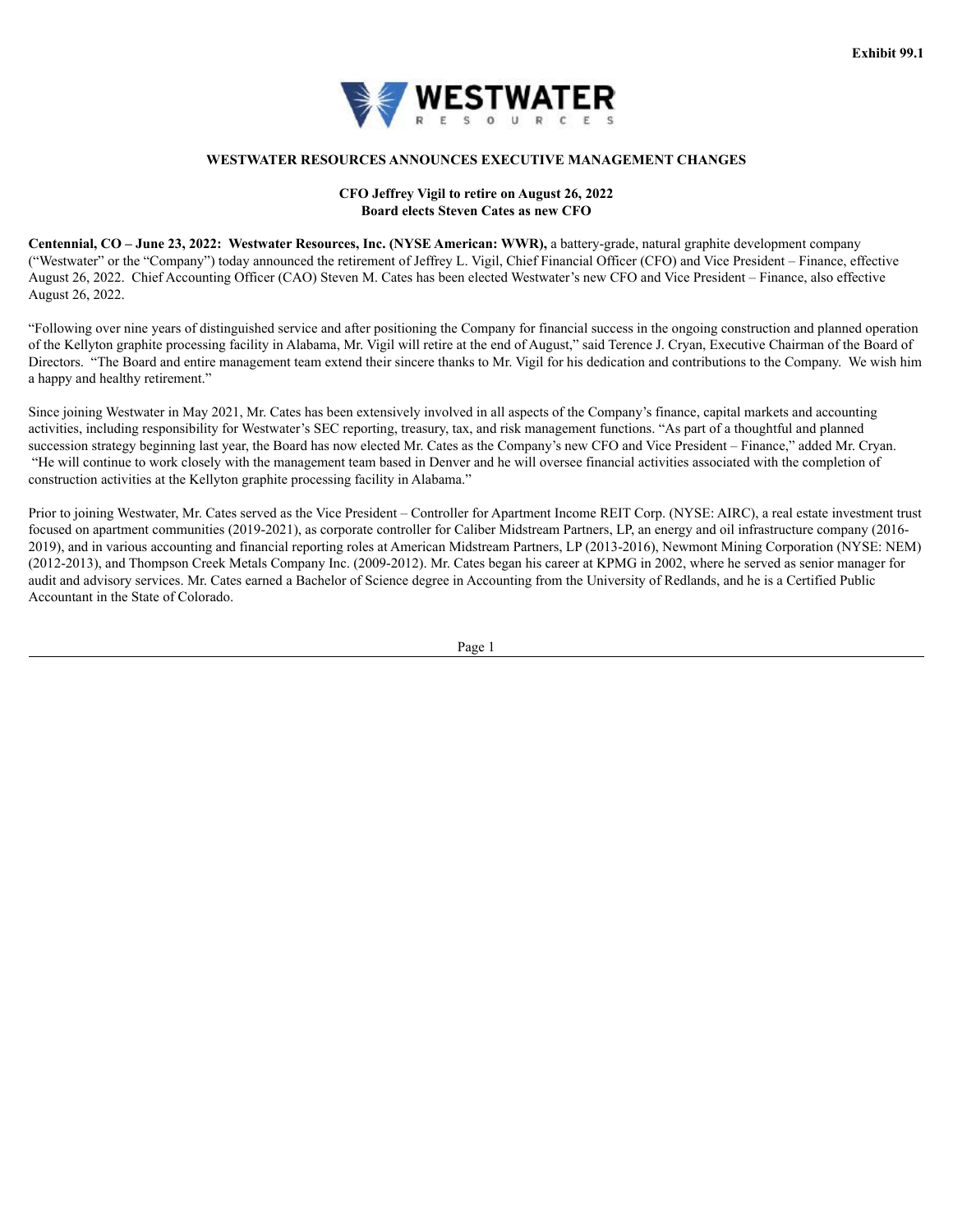"I am honored and grateful to assume this new role," said Mr. Cates. "Jeff's mentorship and guidance has been invaluable to me, and I join Mr. Cryan in wishing Jeff a long and healthy retirement," concluded Mr. Cates.

#### **About Westwater Resources Inc.**

Westwater Resources, Inc. (NYSE American: WWR) is focused on developing battery-grade natural graphite products. The Company's primary project is the Kellyton graphite processing facility that is under construction in east-central Alabama. In addition, the Company's Coosa graphite deposit is the most advanced natural flake graphite deposit in the contiguous United States – and located across 41,900 acres (~17,000 hectares) in Coosa County, Alabama. For more information, visit www.westwaterresources.net.

#### **Cautionary Statement Regarding Forward-Looking Statements**

This news release contains forward-looking statements within the meaning of the Private Securities Litigation Reform Act of 1995. Forward-looking statements are subject to risks, uncertainties and assumptions and are identified by words such as "expects," "estimates," "projects," "anticipates," "believes," "could," "scheduled," and other similar words. The Company cautions that there are certain factors that could cause actual results to differ materially from the forwardlooking information that has been provided. The reader is cautioned not to put undue reliance on this forward-looking information, which is not a guarantee of future performance and is subject to a number of uncertainties and other factors, many of which are outside the control of the Company; accordingly, there can be no assurance that such suggested results will be realized. The following factors, in addition to those discussed in Westwater's Annual Report on Form 10-K for the year ended December 31, 2021, and subsequent securities filings, could cause actual results to differ materially from management expectations as suggested by such forward-looking information: (a) the spot price and long-term contract price of graphite (both flake graphite feedstock and purified graphite products) and vanadium, and the world-wide supply and demand of graphite and vanadium; (b) the effects, extent and timing of the entry of additional competition in the markets in which we operate; (c) the ability to obtain contracts with customers; (d) available sources and transportation of graphite feedstock; (e) the ability to control costs and avoid cost and schedule overruns during the development, construction and operation of the Kellyton graphite processing facility; (f) the ability to construct and operate the Kellyton graphite processing plant in accordance with the requirements of permits and licenses, including the ADEM air permit and the NPDES permit, and the requirements of tax credits and other incentives; (g) government regulation of the mining and manufacturing industries in the United States; (h) unanticipated geological, processing, regulatory and legal or other problems we may encounter; (i) the results of our exploration activities at the Coosa graphite deposit, and the possibility that future exploration results may be materially less promising than initial exploration results; (j) any graphite or vanadium discoveries at the Coosa graphite deposit not being in high enough concentration to make it economic to extract the metals; (k) our ability to finance growth plans; (l) the potential effects of the continued COVID-19 pandemic; (m) currently pending or new litigation or arbitration; and (n) our ability to maintain and timely receive mining, manufacturing, and other permits from regulatory agencies.

Page 2